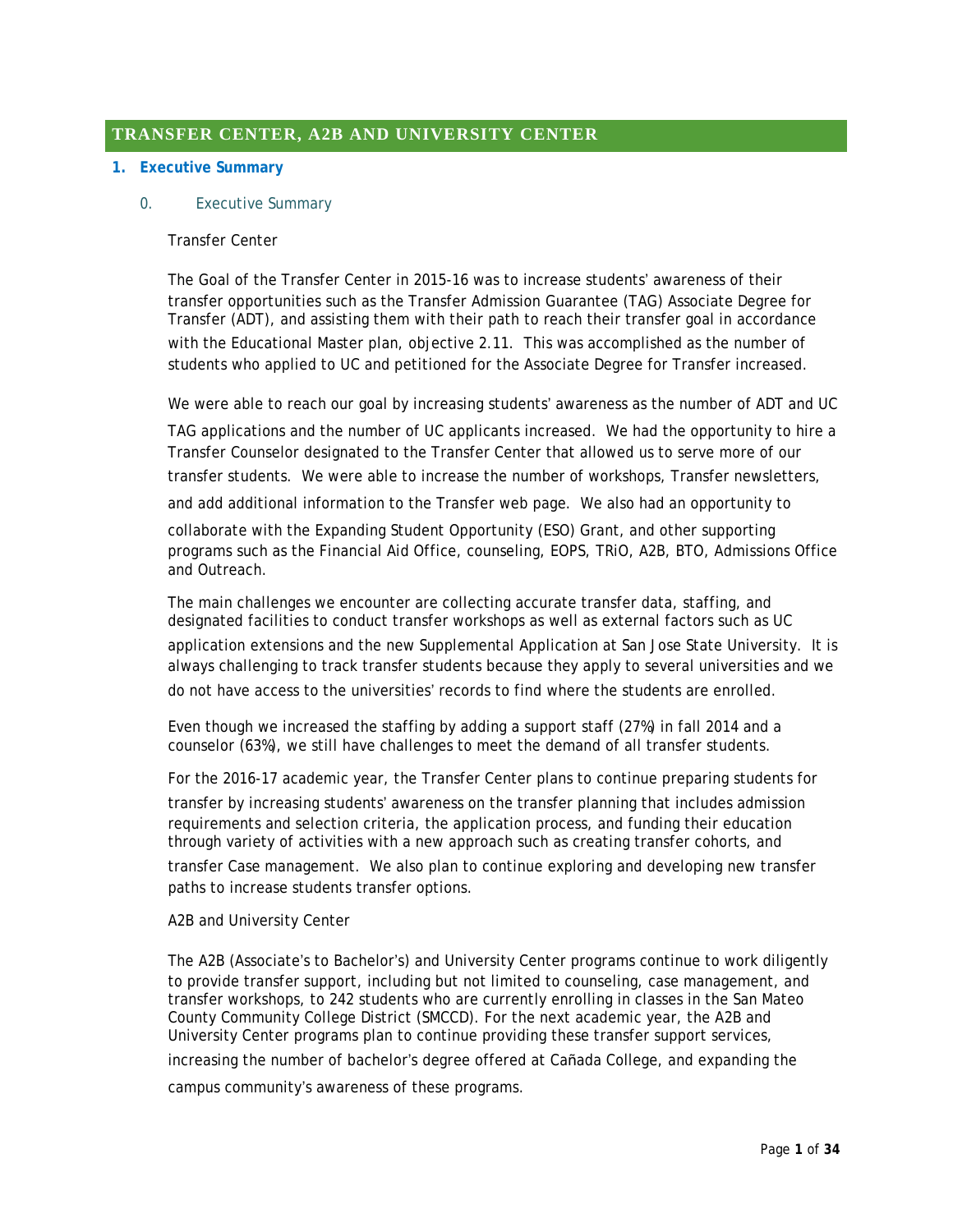# **2. Program Context**

1. Mission: How does your program align with the college's mission? If your program has a mission statement, include it here.

# Transfer Center

Transfer Program Services' mission is to provide a seamless transition to four year-universities, to assist diverse student populations in transferring, empowering them to successfully reach their transfer goal, and to increase the transfer rate among students.

This is in accordance with the college's mission of ensuring that students from diverse backgrounds have the opportunity to achieve their educational goals by providing transfer, career/technical, and basic skills programs, and lifelong goals.

This also follows the strategic plan of Completion, (objective 2.11\*) that Commits to student completion of certificates, degrees, transfer; and creates pathways which support the success, retention and persistence of students in their educational goals.

\*Completion Objective 2.11: Improve Completion by enhancing the Transfer Center Outreach, Activities, and articulation.

### A2B and University Center

The A2B and University Center programs' mission is to increase the number of bachelor's degrees offered on campus, and to provide academic support and case management services to

any Cañada College students interested in University Center programs and/or the majors offered through our partnership programs (business, early childhood education/child development, psychology, nursing, and human services).

The A2B and University Center programs' mission is in direct alignment with Cañada College's

mission to help increase transfer opportunities for Cañada College students by providing students with transfer pathways in specific majors offered through the University Center. The A2B and University Center programs also provide academic and transfer support to students of diverse backgrounds, including underrepresented students, working adults, evening students, part-time enrolled students, and those who are in financial need.

### 2. Program Description

#### Transfer Center

Transfer Services provides a variety of educational services for students with a goal of transferring to a four-year university. It is located in the Student Services Building (BLDG 9) as part of the Counseling Department. The Transfer Center works closely with Counseling and instructional faculty, as well as Instructional Departments, Transfer Honors Program, Puente, COLTS Academy, STEM, A2B, EOPS, TRIO, Career Center, International Student Program, BTO, College for Working Adults (CWA), Outreach, Admissions Office, Financial Aid Office, Student Life, and Welcome Center to strengthen the program and to provide greater support to transfer students in planning a transfer path to a four year university. The Transfer Center provides academic counseling, assists in searching and selecting universities as potential transfer options, coordinates university visits, schedules and monitors students' appointments with the universities, and explores transfer options with private and out of state universities. In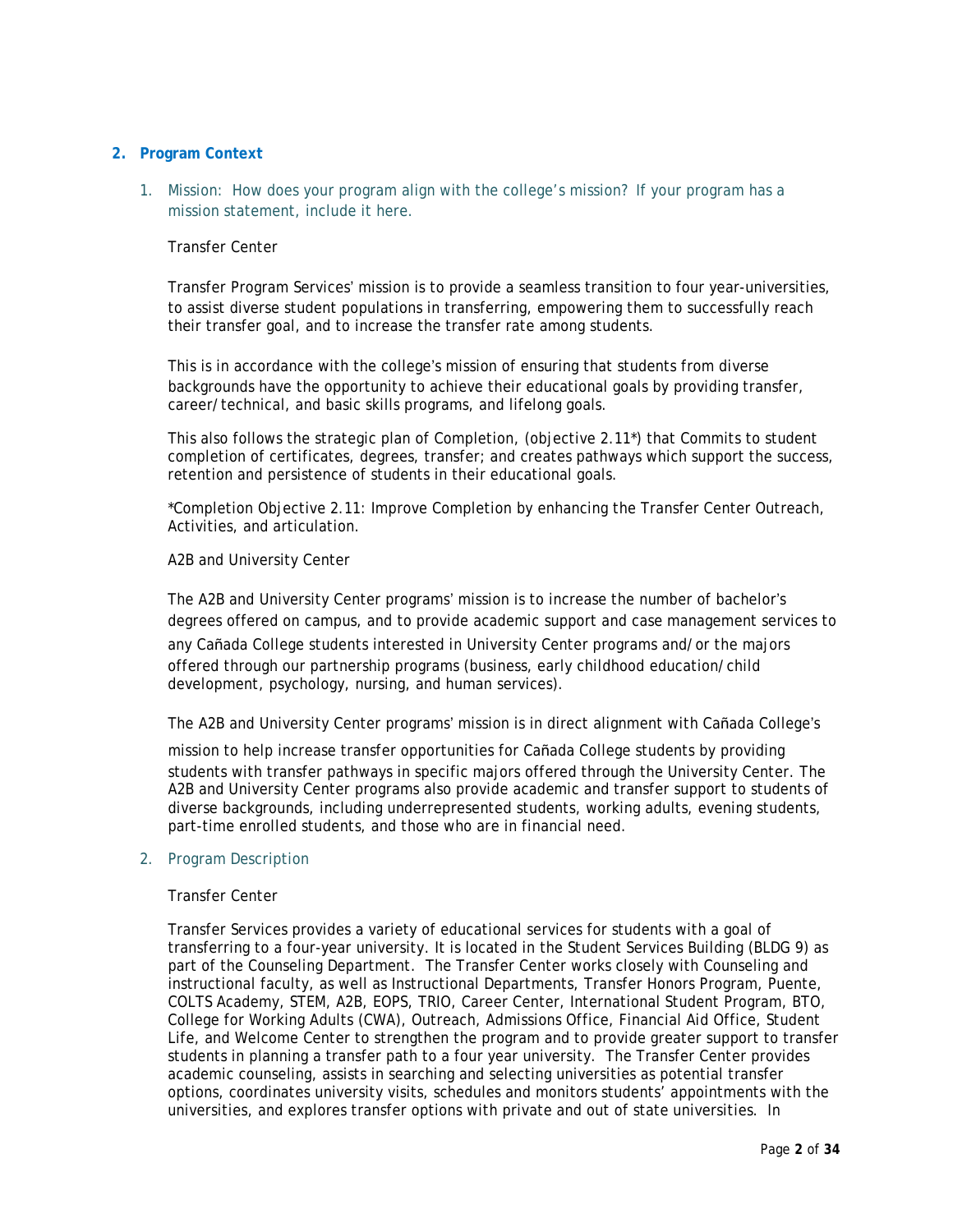addition, the Transfer center assists students with their appeal to the universities' decisions, review, follow up, and verify Associate Degree for Transfer and UC Transfer Admission Guarantee (TAG) applications, coordinate and conduct the Transfer Center activities such as College fairs, classroom visits, and workshops with a variety of topics such as "UC TAG", "UC and CSU application", "UC Transfer Admission Planner", "Common Applications", Financial Aid process in collaboration with Financial Aid Office, "Transfer Options, and procedures", "Transfer Status Evaluation", "UC Personal Statement", "Steps After Applying to Universities". We also provide academic counseling to assist students with developing Student Educational Plan (SEP), and helping students to strategically apply for universities.

Additional support that the Transfer Center provides are Questions and Answer (Q&A) sessions as an open house during the CSU and UC application period to assist students with their specific questions and to finalize their applications.

In collaboration with TRIO, and EOPS, and Student Associate we offer field trips to universities in order for students to have first-hand experience in understanding the culture of the universities and learn about the transfer program and services. Some of the universities visited are: San Francisco State University, San Jose State University, UC Davis, UC Berkeley, UC Santa Cruz, and Santa Clara University.

In addition, the Transfer Center provides extensive transfer information on the "Transfer Center Web page" by adding, updating and maintaining essential transfer information.

### A2B and University Center

Cañada College's A2B program supports students in meeting their goal of transferring to a bachelor's degree program by providing academic support and services tailored to the student's major of interest. The A2B program's students receive access to a number of services including:

- One-on-one support from an A2B Retention Specialist who can help students find ways to achieve their academic and professional goals.
- Dedicated A2B counselors who can meet with student to update their Student Educational Plan (SEP) and discuss their academic and professional goals.
- Connections to vital campus resources such as:
- The Learning Center's Tutoring Services which offers academic support in Math, Science, English and more.
- The Bridge to Opportunities (BTO) Peer Mentorship program.
- Extended Opportunity Programs and Services (EOPS), Financial Aid, Puente, SparkPoint, STEM, TRIO, etc.
- Events focusing on their major of interest and networking with professionals in their desired field.
- Specialized library services and major-specific research help.
- Opportunities to audit University Center courses.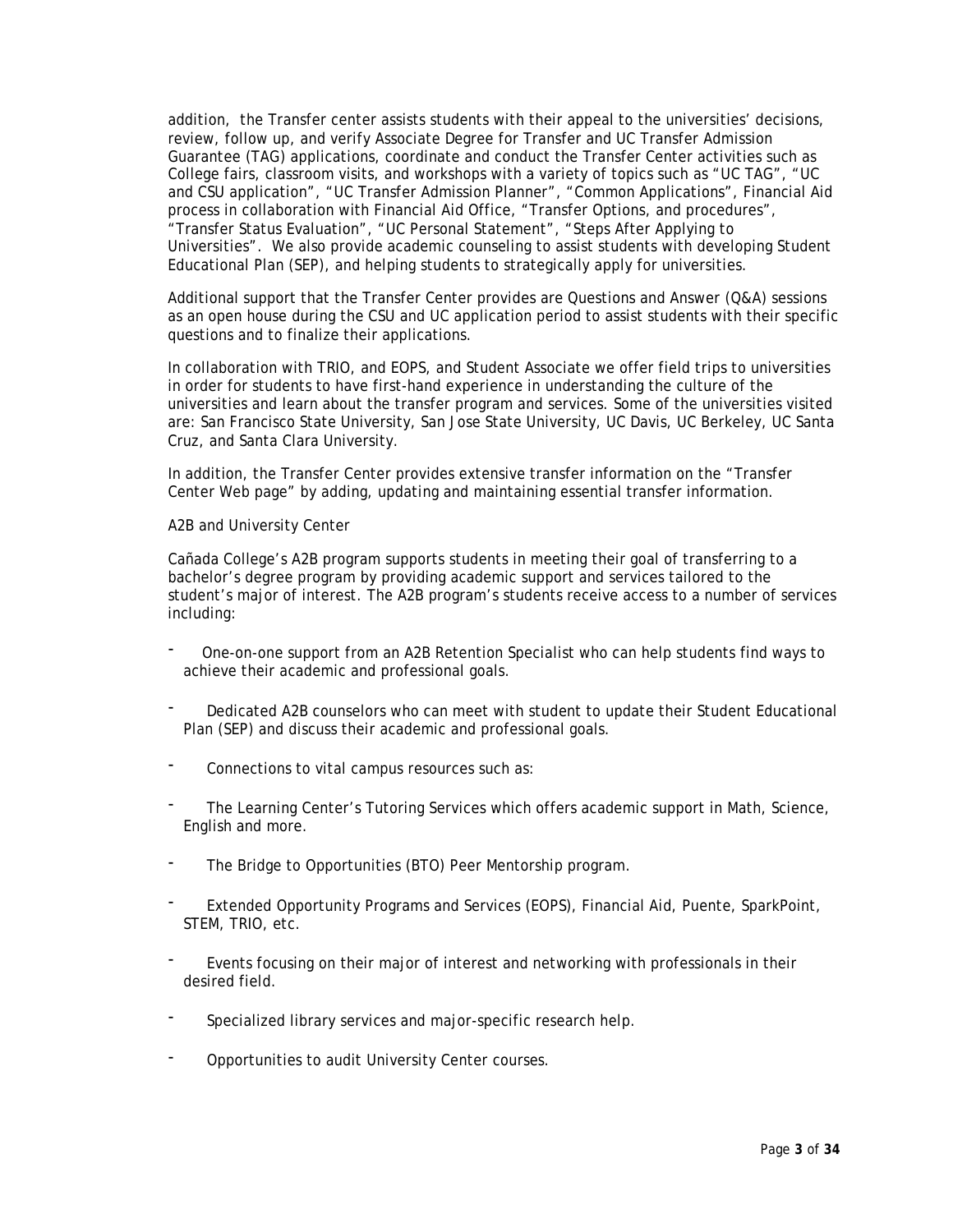Cañada College's University Center program gives students an opportunity to transfer and complete their bachelor's degree at Cañada College through one of our partner universities. The University Center has partnerships with the following universities and degree programs:

- San Francisco State University (SFSU)
- B.S. in Nursing;
- Notre Dame de Namur University (NDNU);
- B.S. in Business Administration;
- B.A. in Psychology;B.A. in Human Service;
- Arizona State University;
- B.S. in Family and Human Development (online program);
- B.A. in Educational Studies (online program)

Students taking classes through the University Center program can also take advantage of:

- The University Center Resource Center (UCRC) a computer lab with printers and furniture for study groups
- Cañada College's Library Services

### 3. Community and Labor Needs:

A2B and University Center

The A2B and University Center programs have addressed community needs and employment needs in the following ways:

? The A2B and University Center programs have revised their efforts to better reach students need to take courses in the evening due to familial, employment, or other obligations during the daytime:

o The programs offer evening counseling sessions on Monday through Thursday, from 5 pm - 7 pm.

o The programs revised their outreach approach to emphasize the University Center's partnership with NDNU, which primarily offers evening programs for adults who need to work towards their bachelor's degrees in the evening.

? The A2B and University Center programs are making more efforts to collaborate with the Transfer Center, Career Center, Social Sciences Division, Business Division, and Early Childhood Education/Child Development (ECE/CD) Division to identify and best address the educational and employment needs of students.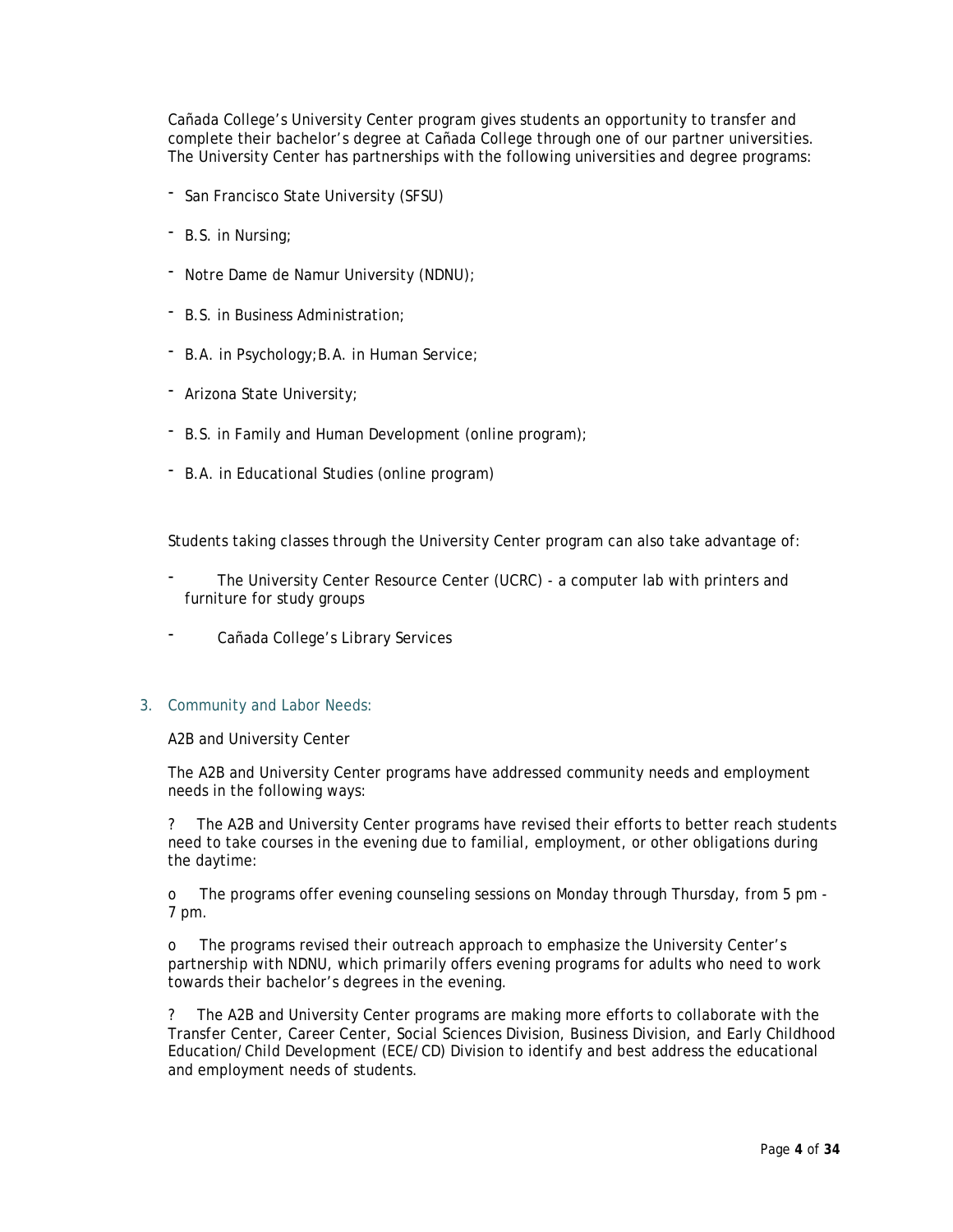o In the Fall 2014 semester, the A2B and University Center programs collaborated with the Business Division to create an event focused on potential majors and careers within the Business field. The event also invited a representative from Electronic Arts' Human Resources department to share information regarding how to succeed in the business sector.

o In the Fall 2015 semester, the A2B and University Center programs collaborated with the ECE/CD Division to create an event that featured a panel of educators who provided information regarding the major and career options. The event also focused on informing students how to best market themselves in interviews for position within the ECE/CD field.

### **3. Looking Back**

4. Major Accomplishments:

Transfer Center

The following reflects our major accomplishments at the Transfer center:

• Staffing – effective fall 2015 we hired a counselor designated to Transfer and Transfer Honors Programs. The time is divided for 25% for the Transfer Honors Program, 63% for the Transfer Program, and 13% for other responsibilities such as attending committees and meetings. This allowed more counseling hours to be available to students with a transfer goal.

• Workshops – we continue providing workshops on different Transfer related topics. We added 6 more workshops in the summer of 2015 compared to the summer before, and provided 30 transfer Related workshops in fall 2015, which increased the number of workshops by 50% in fall 2015 compared to fall 2014 that included the addition of Saturday and evening workshops. We served 213 students in fall 2015 at these workshops which was a 49% increase compared to fall 2014.

### The topics of the workshops

varied term to term based on students' demand. In the fall term, we provided workshops on "UC TAG application", "UC and CSU applications", "UC Transfer Admission Planner", "writing personal statement for admission application", "evaluating transfer status", "transfer options", "Transfer GPA calculations, and Degree Works". In addition to the above topics, during spring term, we provided workshops on "The Next Steps After Application", and since Spring 2015, we added a new topic on financial aid to help students understand the financial aid availability at 4-year universities, and assist them to understand and evaluate the financial aid award letters sent to them by universities.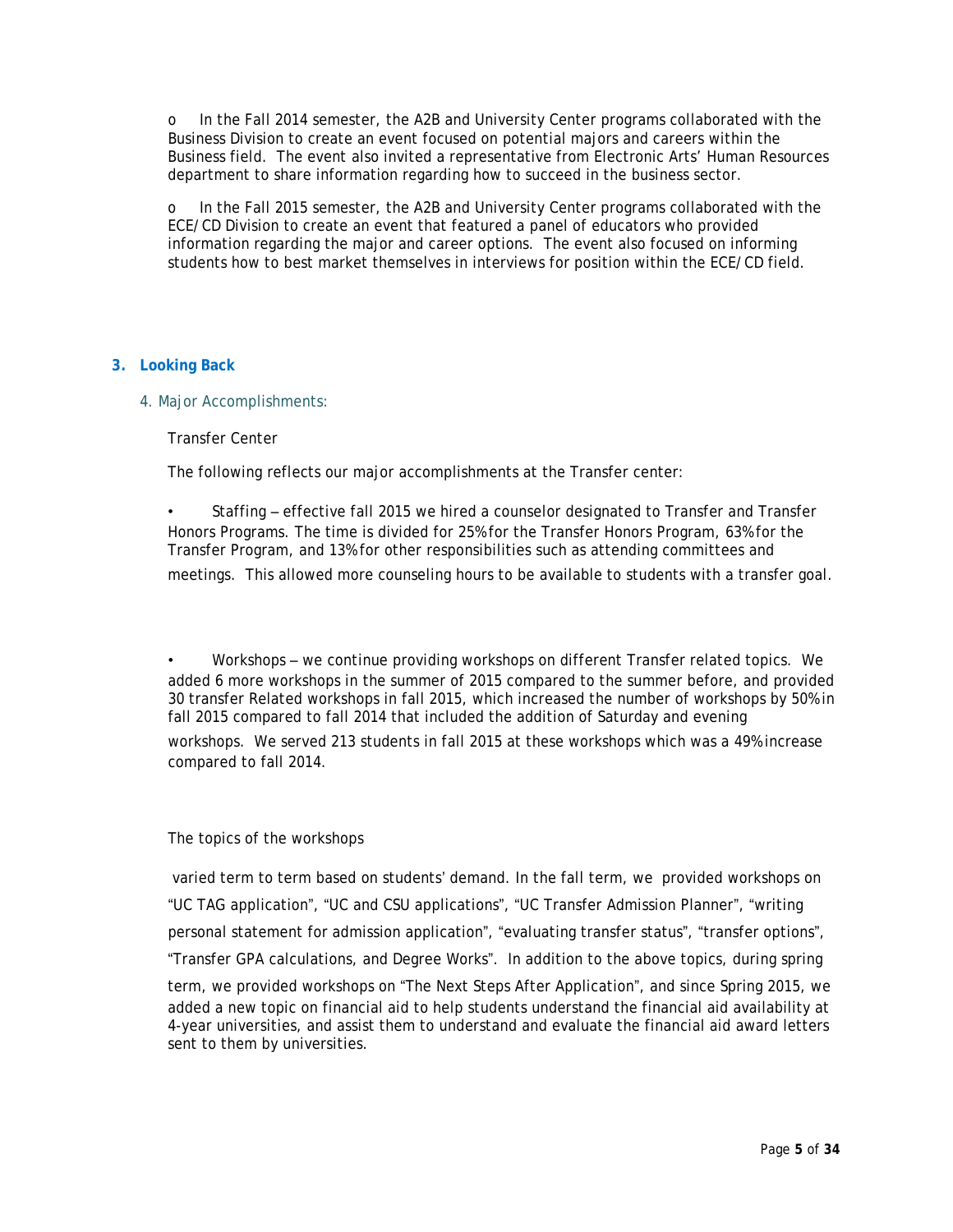These workshops helped students to successfully submit their application to the university of their choice as one of the final steps to reach their transfer goal. The data shows that the number of UC applicants (based on the UCData Sharing) increased by 28% compared to fall 2014. Also the number of students who applied to CSU and self-identified as an ADT recipient increased by 65% compared to the 2014-15 academic year.

In addition to providing workshops to all transfer students, the Transfer Center also provides a workshop tailored for the International Student with a topic of "Transfer Options and Transfer 101", which helps them to understand their options and the requirements specific to International Students.

Other workshops provided to specific groups were Transfer 101 for students who participated in COLTS Academy 1, Degree Works for students in COLTS 2, UC and CSU application Workshop and the next step after Application for EOPS students.

• President Innovation Fund – This was a one-time fund of \$1500 to provide financial assistance by covering the cost of university application fees for up to 2 campuses to transfer students who otherwise could not apply without this support.

Q&A Sessions - In addition to the Workshops, we offered 3 sessions of Question and

Answer (Q&A) sessions where we could assist 47students on a Drop-in basis. The Q&A sessions, which are an all-day event, allow students to drop by without an appointment, and work with the Transfer Program Supervisor and the Transfer Counselor one on one to ask transfer related questions, review personal statement, review their transcript(s), calculate transfer GPA, review TAG and general admission application for CSU, UC and Private and/or out-of-State, etc.

• Transfer Day - Hosted College fair, (Transfer Day) in October, where students had an opportunity to meet directly with university representatives from 56 universities from in-state, and out of state, which is a 5% increase in university representation. There were about 300 students in attendance and according to a survey students expressed that the Transfer Day gave them opportunity to meet and have in depth conversations with at least 3 universities, learn more about their field of study, and available services at the universities pertaining to them. In general they found the event very encouraging to seek the transfer option. Please See SAO results section.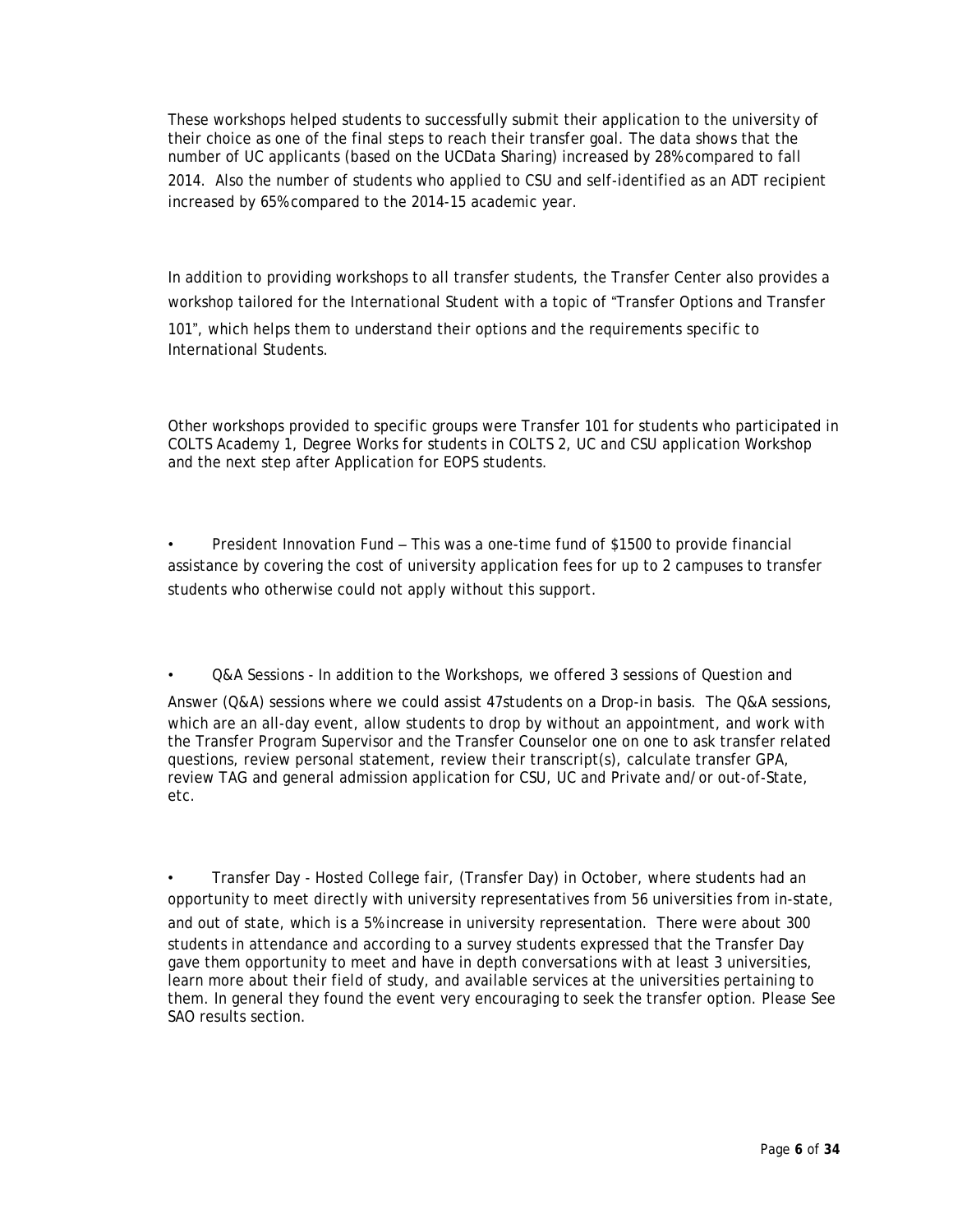In response to students' requests, we continued the "Personal Statement Review Corner" on Transfer Day, where faculty and staff met with students one on one reviewing and providing feedback on students' college admission essays.

• Classroom visits – Due to limited staffing, we were able to visit 2 classes where we were able to bring information on ADT and selection Admission criteria to students. We also had presentations for the classrooms and groups of new students who visited the Center. In addition to the classroom presentation, we had presentations on "transfer opportunities" to high school students and their parents at the High School College Connection that took place at Cañada College and at ???? high school.

• Student Educational Plan (SEP) - Assisted students with their transfer plan including the Student Educational Plan (SEP). We completed 179 SEPs under transfer services in fall 2015 alone. In addition to in-person counseling, we provided counseling via phone and email.

• In collaboration with A2B, we developed a Google calendar that lists all transfer workshops and university visits.

• Assisted students with the appeal process and follow up with the universities on behalf of students, and had 100% success in securing students' admission to the university.

UC TAG Review – reviewed and followed up with 94 UC TAG applications, before

finalizing and submitting them to a UC campus. In the process, we discussed, planned or revised spring 2016 courses for all UC TAG applicants.

• Associate Degree for Transfer (ADT) – In Spring 2105, we were able to follow up with 154 students and reviewed 171 Associate Degree for Transfer (ADT), and verify the status of ADT degrees for 83 students who planned to transfer to a CSU campus, and guided them on how to follow up with the CSU campuses in order for them to receive the benefits of this ADT

degree. This year there are 139 students on the CSU verification list, reflecting students who self-reported that they are recipients of an ADT. This reflects a 67% increase compared to spring 2015.

• Coordinated University Activities - we coordinated and Scheduled UC, CSU, and Private

Universities' visits and their activities on our campus such as tabling, and classroom visits to create avenues for students to connect with universities and receive transfer information directly from them.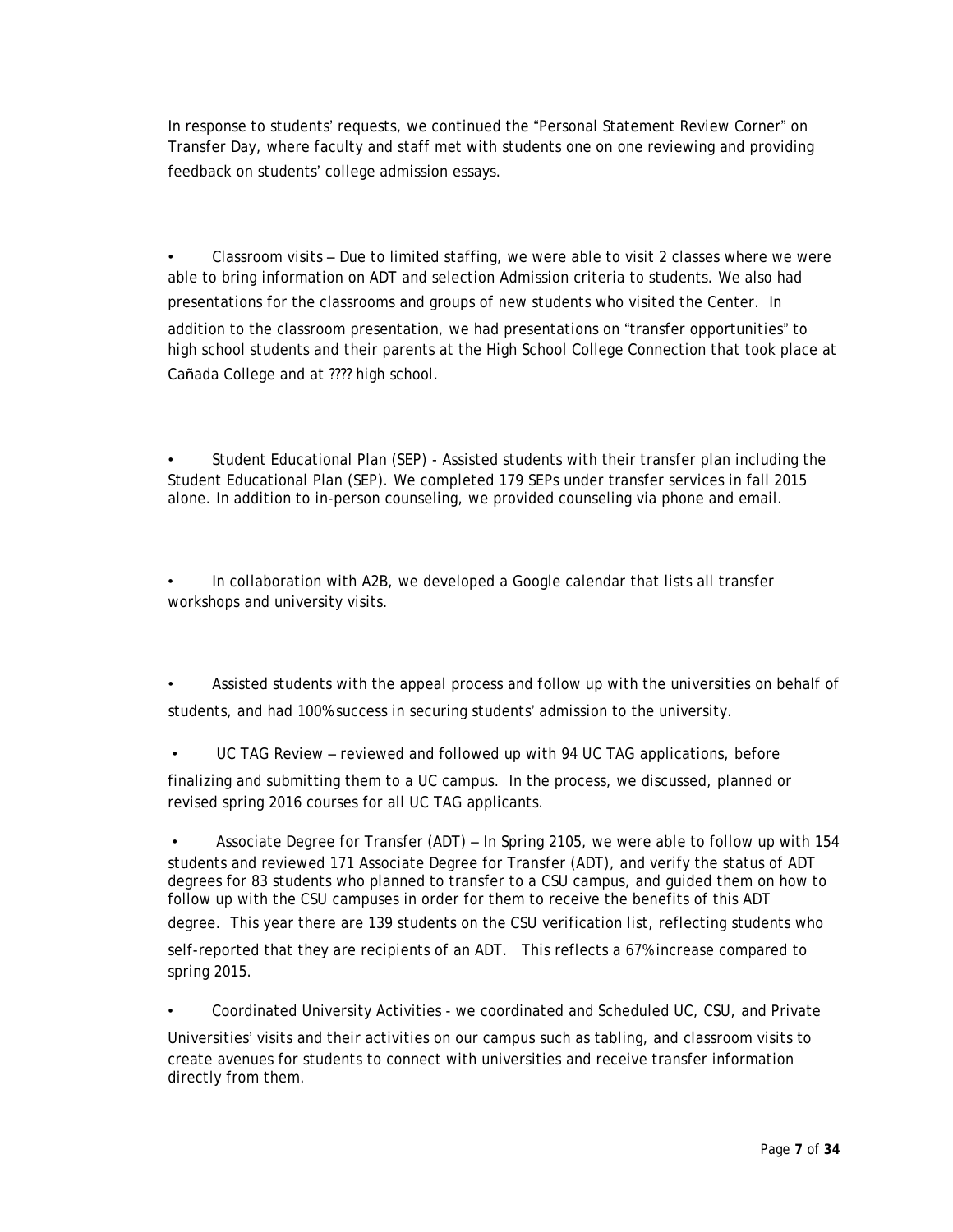Compared to last year, the number of universities requesting to visit our campus increased by 77% in spring 2016 compared to Fal1 2015, and 21% compared to spring 2015. Some of the campuses increased the number of hours of their visits. We also changed the format for the visits of a few universities from drop-in to by appointment, which allows students to commit to a meeting and be prepared with specific questions.

• Forms and Flyers - Updated all flyers and brochures - Created a brochure and banners for the Transfer Center

o Updated the worksheets created previously, to reflect the changes in the ADT course requirements and created worksheets for 4 new ADT programs. all worksheets are added to the Transfer Center web page in support of counseling faculty, students, and other community colleges to use the course requirements for reciprocity

o Updated the Transfer Center web page with revised transfer flyers and documents such as TAG and admission policies, deadline and fees, Transfer GPA calculations, links to universities' web pages and their application sites, information about college fairs, information about Associate Degree for Transfer (AA-T/AS-T) including the course requirement worksheets. Also, adding a list of majors programs, and impacted majors at CSU campuses.

o Collaborated with the Expanding Student Opportunity (ESO) grant staff in developing posters in guiding students during the last year of their attendance at Cañada College.

• Continued conducting the Transfer Advisory Board meetings where the four- year university representatives, faculty, staff, and an administrator from Cañada College evaluate the Transfer Center activities, plan and implement transfer activities based on the available resources and external factors in an effort of streamlining the students' transition to a fouryear institution.

• Exploring new transfer options and pathways

o Reestablished an Articulation/Admission agreement with Mills College and working with other colleges to increase the transfer options for students.

o University of Washington – exploring agreement to ease the transition of our students in the ECE program to an online program by proposing a GE breadth to fit the graduation requirements at the University of Washington.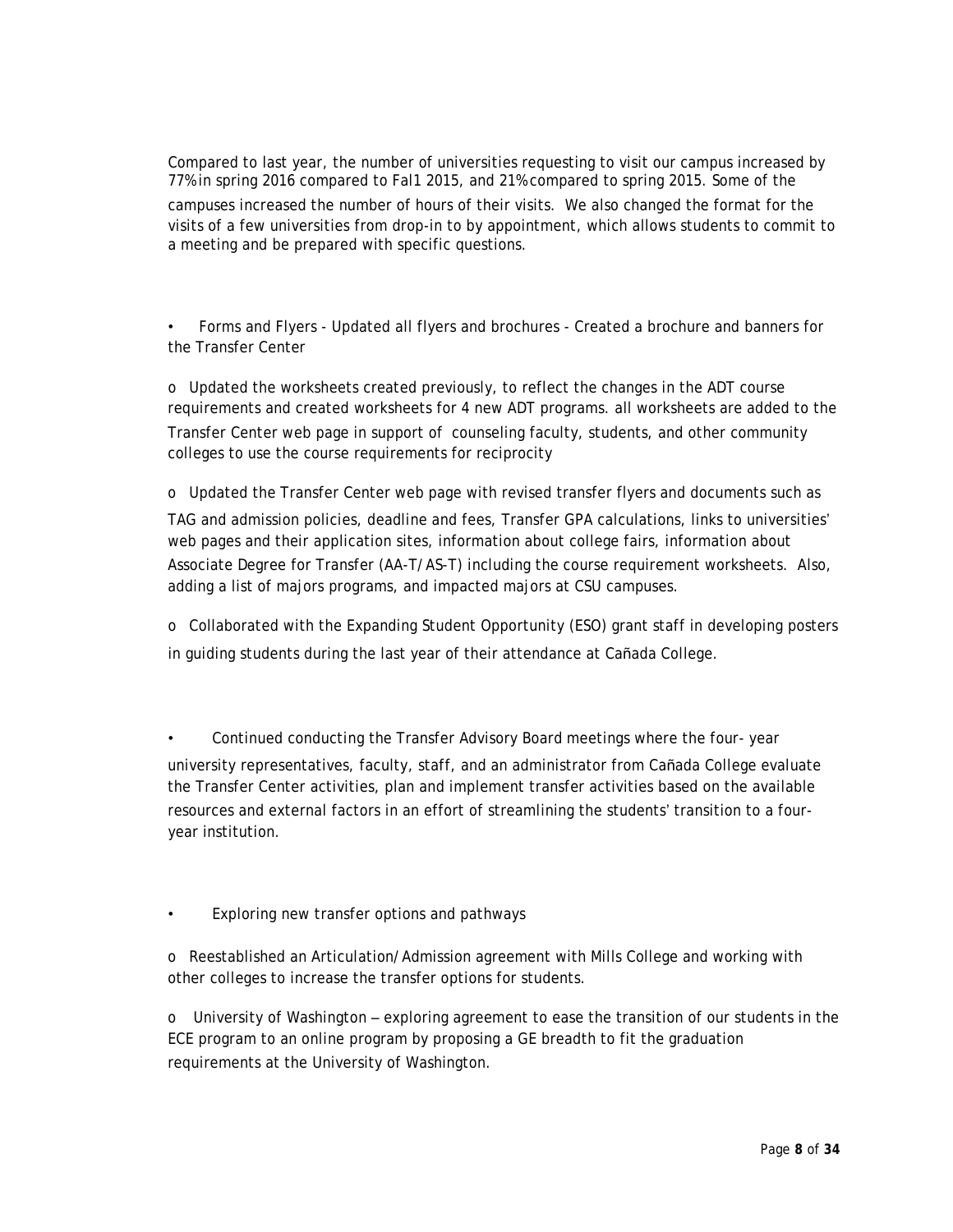o Walden University is another accredited online university that offers a variety of

programs. Although this may apply to all students, it will be beneficial to those students who are working full-time and taking courses mostly in the evening and/or on Saturday.

o Explored the pathways for the Human Services program to similar programs at CSU campuses such as Human Development and Social Worker Programs.

• Training and support to counseling faculty - Continued to support and advise the

counseling and instructional faculty on Transfer matters. In addition, provided training on different transfer topics such as ADT to counselors and staff in A2B, ESO, BTO, and Outreach on transfer requirements and opportunities.

• Newsletter - Composed and emailed at least 3 to 4 newsletters per semester to selfidentified transfer students, freshmen students who participated in PEP program, and all students via GWAMAIL to bring up-to-date transfer information on admission policies, deadlines, course requirements, and any other transfer opportunities offered by universities such as open house, Advising day, internships, etc.

• Webpage – Continue to update the Transfer Center web page by updating transfer flyers and documents such as TAG and admission policies, deadline and fees, ADT information, adding CSU and UC majors, impacted programs, Articulations, deadlines, events, etc. Please see the Cañada College Transfer Center [Webpage.](http://canadacollege.edu/transfercenter/)

• Field Trips - In collaboration with TRiO, Basic Skills, and EOPS programs, provided 1 field trip to, CSU Monterey Bay in spring 2015, and 1 field trip to CSU East Bay in fall 2015.

Data Collection – Used the self-report "contact information" form, "Data Sharing" program with UC campuses, and ADT list from the CSU System Office to identify most of the outgoing transfer students to UC and CSU. In collaboration with the Admissions Office, created a list of students who applied to private and out-of-state colleges and universities through the Common

Application. Also, we were able to identify the new students with a transfer goal through orientation, and identified a list of continuing students with a transfer goal with support of the Office of Planning, Research, and Institutional Effectiveness (PRIE).

A2B and University Center

a) The Transfer Pathway Program: Our Transfer Pathway Program continued to provide students with discipline-specific transfer support in majors offered through the University Center. We worked directly with Cañada College faculty and professionals in these disciplines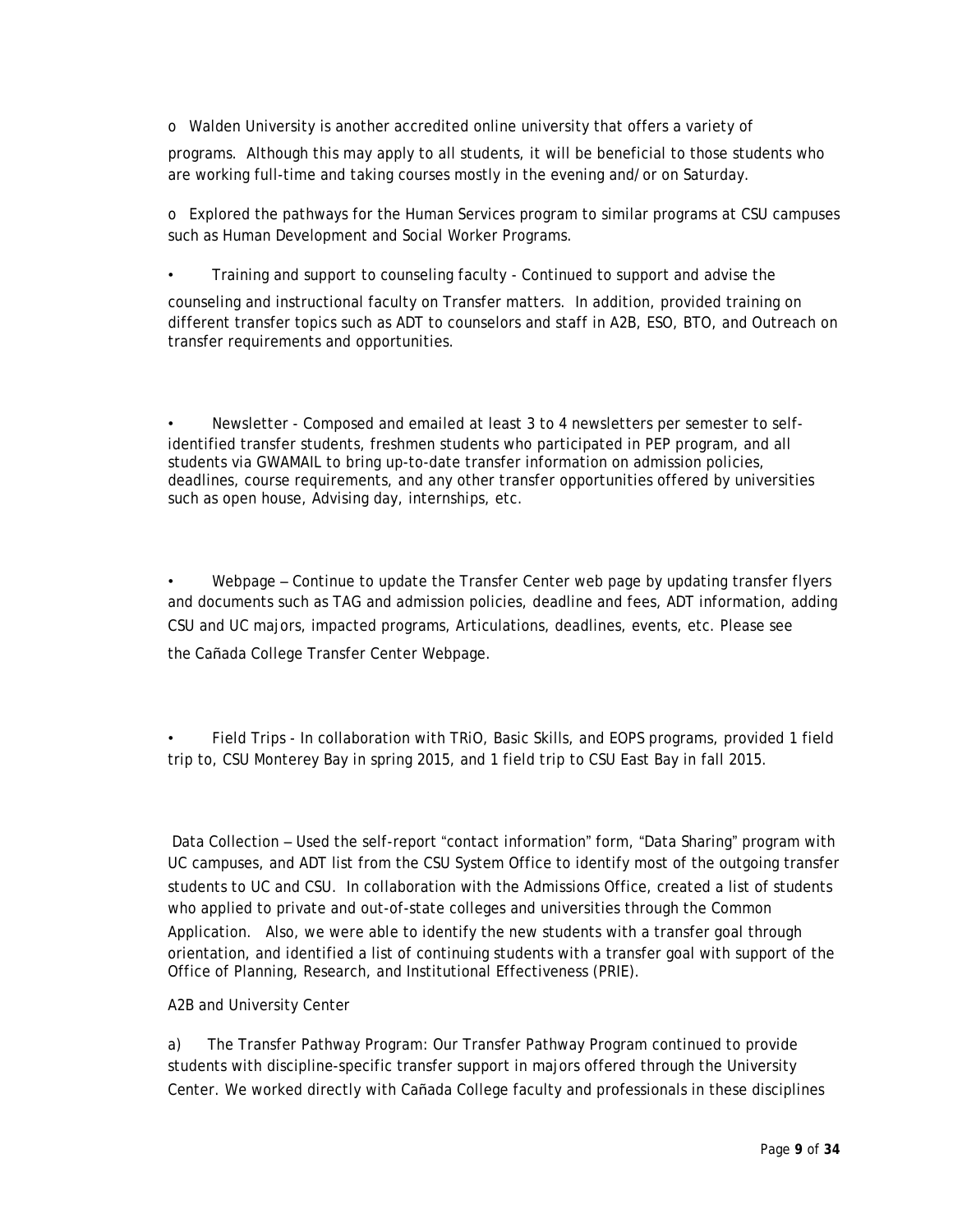to develop these pathways. To support pathway students, we provided 14 major and career related workshops, which garnered 507 attendances. The A2B staff received positive feedback from the faculty and students that attended these workshops. For example, the A2B staff received an email from one of the professors whose student submitted the following testimonial: "Hearing from one of the counselors from A2B discuss that there are options for grants and financial assistance as well really put my mind at ease. With the ongoing support from my family, Cañada College and the A2B Program I am ready to take the steps necessary to pursue my passion."

Below is the list of the workshops offered from Fall 2014 through Fall 2015 and the number of student attendees for each workshop:

Workshops

Term

Student Participation

Topics of Interest (TOI) - Citizenship by Birth or Naturalization - Are you Smart Enough? (Prof. Ware) Fall 14

13

TOI – What would Lenin do? A Marxist perspective on Russia and Ukraine (Prof. Terzakis) Fall 14

41

Exploring Majors: Business (Prof. Cabrera) Fall 14 60

Exploring Majors: Business and Human Services (Noel Chavez, NDNU Faculty)

Fall 14

13

ECE Major: Transfer Successfully

(Lizette Bricker, Adolfo Leiva, Gabriel Galdamez)

Spring 15

39

From Cover Letter to Job Offer (Mari Roberts, Prof. Nance, Bob Haick, Prof. Cabrera) Spring 15

97

TOI - ISIS & Ayotzinapa (Prof. Terzakis) Spring 15

25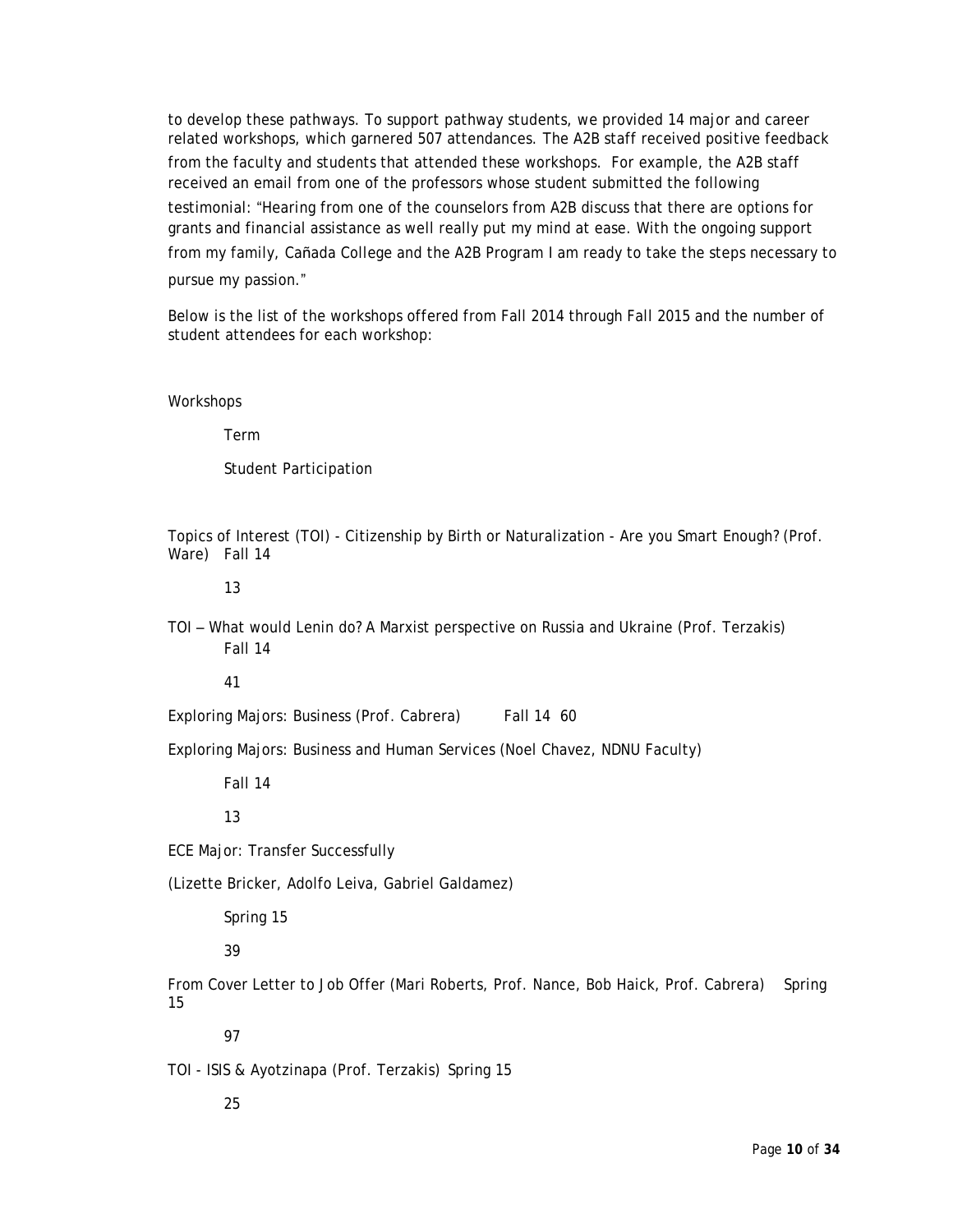TOI - Beyond the Pump (Rob Shirkey and Jamie Brooks) Spring 15

19

TOI - What is ISIS? (Prof. Noonan)

Spring 15

58

Education Paths to ECE Professionalism (Jennifer Bernard, Marisa Cajbon, Cheryl Chan, Jamie Hui) Fall 15

57

TOI - Debunking Immigration Myths (Prof. Parks)

Fall 15

26

TOI - MAESTRA - Education as Transformation: The Cuban Revolution and the 1961 Campaign (Prof. Field)

Fall 15

4

TOI - God and the Cosmos (Prof. Chang)

Fall 2015

13

TOI - CA is Burning: The Drought, Wildfires, and Climate Change (Prof. Terzakis)

Fall 2015

42

Total Attendances: 507

b) Counseling Services: The A2B program continues to provide counseling services to A2B students and extended our counselors' availability into the evening. From Fall 2014 - Fall 2015, the two A2B counselors conducted a total of 452 student appointments.

c) Case Management and Retention Services: The A2B program has established case management services for Transfer Pathway students. The A2B Transfer Program Services Coordinator (PSC) and the A2B Retention Specialist (RS) provided comprehensive advising in majors offered at the University Center and connected students interested in University Center programs to admissions and financial aid staff. They also monitored students' success,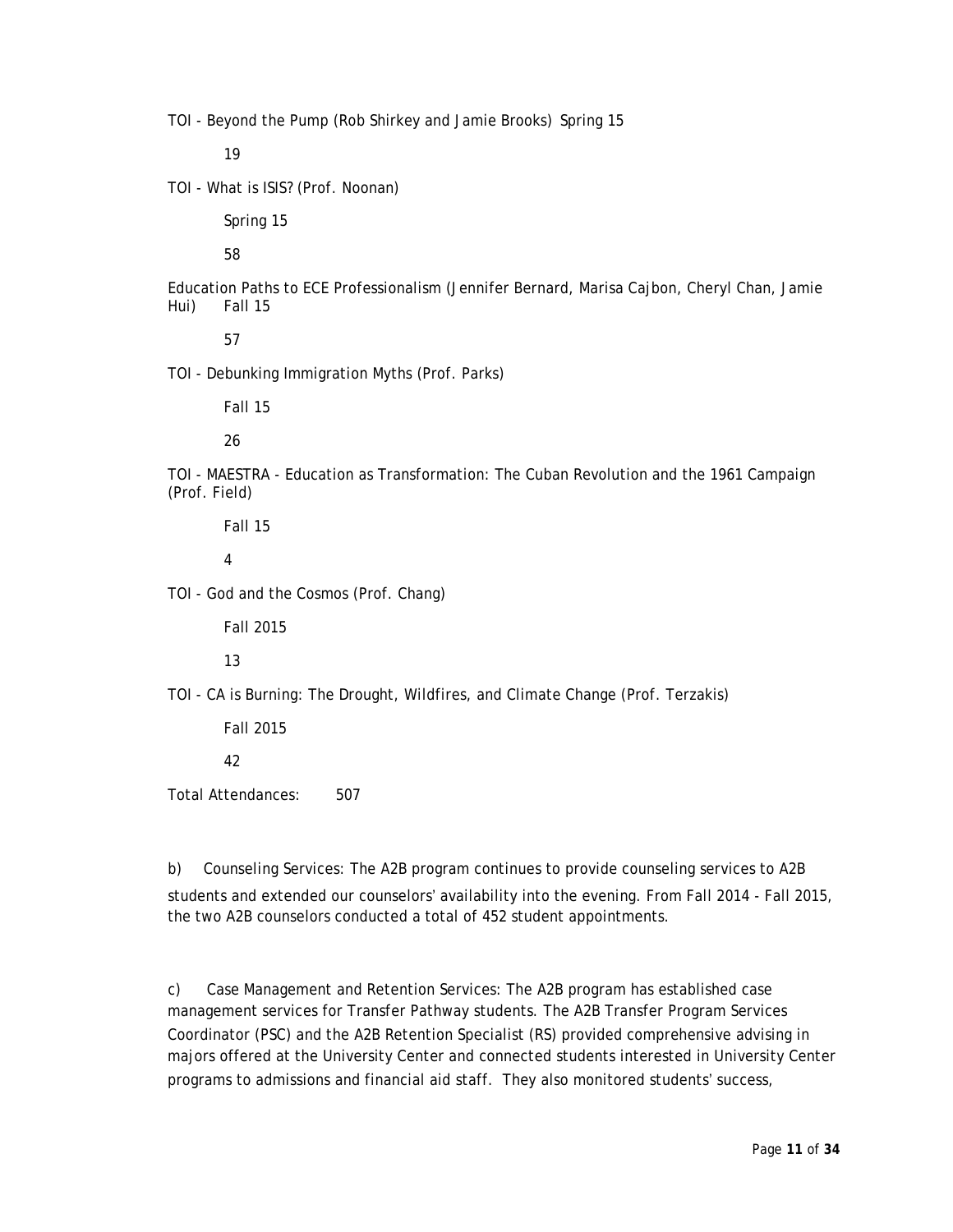retention, and transfer. With the assistance from Cañada's Office of Planning, Research, and Institutional Effectiveness (PRIE), the A2B program was able to obtain the following data relating to the program's 2014-2015 Cohort:

The number of A2B students increased from 182 (in 2013-2014) to 266 students.

47% were Hispanic.

Course enrollment success rate was 78% (campus goal is 70%), and retention rate was 87% (campus goal is 84%).

52 students successfully completed their Associate's degrees.

d) Transfer Wall in the Learning Center: The A2B program collaborated with TRIO Student Support Services and Expanding Student Opportunities (ESO) to create the Transfer Wall initiative in the Learning Center, which is now a space designated for students to work on their transfer-related materials and applications. The Transfer Wall was designed to complement the efforts in the Transfer Center and assisted students throughout the transfer application

process. We outreached to students who have 60+ transferable units to inform them that they might be transfer ready and connected them to the appropriate resources (Counseling, Transfer Wall, Transfer Center, etc.). Through this effort, we successfully assisted 62 students with transfer applications at the Transfer Wall. 91 student contacts were made at the Transfer Wall. Additionally, 42 students had individual appointments with A2B staff to discuss transfer-related topics including transfer application, transcript evaluation, SEP, etc.

e) A2B Academic Support: In collaboration with the A2B librarian, the A2B program continued to provide comprehensive evening workshop series directly targeting the needs of University Center students, including: APA writing support, MLA writing support, research support, study skills workshops, and drop-in tutoring in math and writing. In 2014-2015 the librarian helped the University Center students 65 times by providing library services and research support. We also continued to provide access to textbook reserves for each class offered through the University Center.

f) Support of University Center Program and Students: We continue to have a seamless student referral system to university partner programs. In coordination with our retention services staff, our partner programs provide timely transcript evaluations and admissions support for prospective students. We had a total of 92 student contacts and referrals to our partner programs in 2014-2015. Students taking courses through the University Center can now access a centralized space for research support. Utilizing approved funding, the University Center Resource Center was established, housing eight computer stations, two printers, furniture that can be moved to accommodate group study in various formats, and a Skype cart which enables students and faculty to teleconference with their home institutions.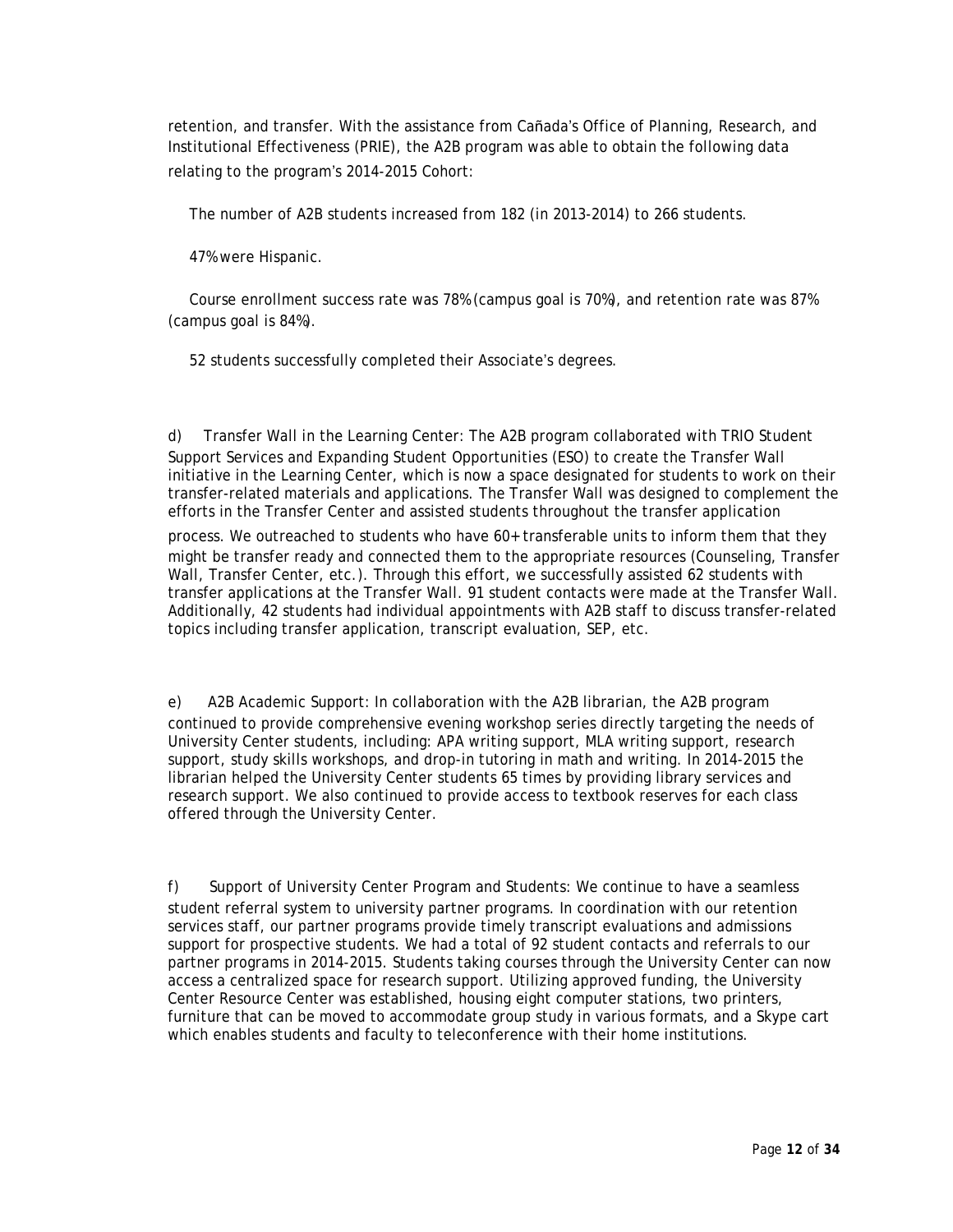g) Growth of Collaborative Programs: With the Expanding Student Opportunities (ESO) project, a Title V grant, the A2B program was able to expand COLTS (Community of Leadership and Transfer Success) Academy from one session to two sessions: COLTS 1 – Start Strong and COLTS 2 – Stay Strong. To address the low retention and enrollment rates of our student

population (the average one-year persistence rate of first-time students at Cañada is roughly 38%), the University Center, through the A2B program, initiated a collaborative effort with other transfer support programs to improve COLTS Academy.

i. COLTS Academy 1: In 2014, the A2B program collaborated with TRIO and BTO to coordinate the development of COLTS Academy, a four-day summer bridge program targeting incoming freshmen to encourage the increased use of academic support services and to provide increased transfer programming for all Cañada students who seek to transfer. 30 students

attended COLTS Academy in 2014. In 2015, COLTS Academy that was redesigned as COLTS Academy 1: Start Strong, and continued to support incoming freshmen. 37 students attended COLTS 1 in 2015. At the conclusion of COLTS 1 in 2015, 97% of the students indicated that they

felt that they now have the skills to do well academically at Cañada College, and 100% also felt that the participation had enabled them to improve their study and time management skills. During COLTS 1 in 2015, the A2B program supported its effort by contributing Passion Planners

to further assist the students in developing a clear educational plan, linking students' educational experiences with their career goals, and providing them with the opportunity to connect with other students and faculty through formal and informal settings. The A2B program also funded peer leaders who led activities to foster a greater connection to the college during both COLTS 1 and COLTS 2.

ii. COLTS Academy 2: COLTS Academy 2 was intended to follow-up with some of the students who attended the first COLTS Academy and to provide additional academic support via workshops and a collaboration with Word Jam, a successful, intensive writing program already

available to Cañada students. The staff also analyzed data for students who may benefit from

this program and used this data to identify students who may benefit from COLTS 2. The staff then reached out to these students and reached to athletic coaches and basic skills instructors to provide further academic support to these students. 22 students attended COLTS 2 in its first year. According to a student survey conducted prior to COLTS 2, 75% of the students felt

that they were lower than average in understanding writing mechanics. However, that percentage decreased significantly to 10 % after COLTS 2.

h) Articulation: In Fall 2015, our staff worked directly with the Cañada College's faculty to improve the articulation agreements in all the majors offered through the University Center. With the increased awareness of A2B, the faculty have reached out to the program to update the outdated articulation agreements with all the transfer universities. We utilized their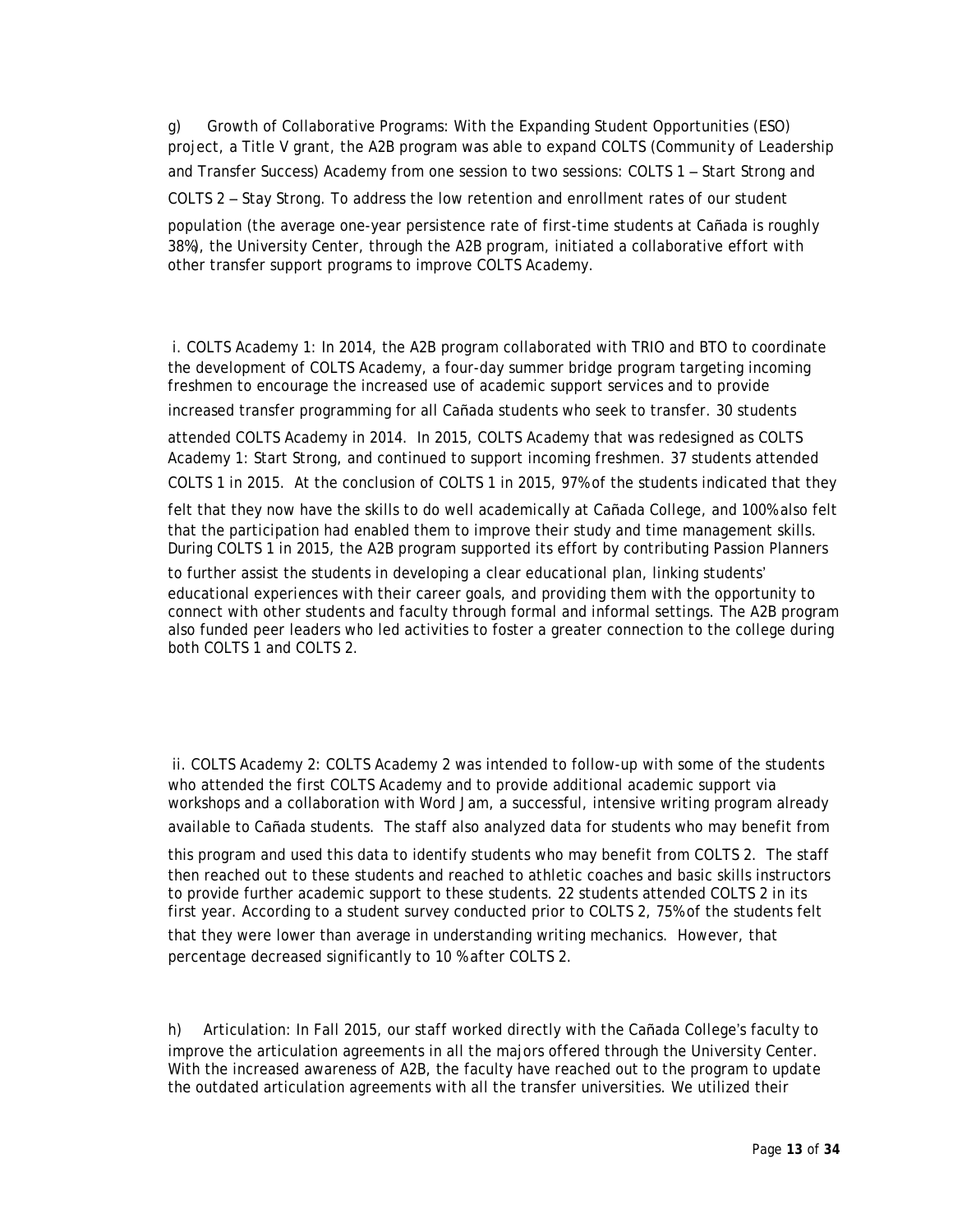expertise and are in the process of updating the College's articulation agreements in Business Administration with the transfer institutions, focusing on NDNU. The program is currently working with the ECE/CD faculty and University of Washington to improve the articulation agreement in Early Childhood and Family Studies bachelor's degree program.

i) University Center Programs Data Collection: Through the A2B grant, the institution is now able to gather enrollment data from our partner institutions. We have built a relationship with the partner institutions and are able to communicate the program's need to collect information about the students attending the University Center. In 2014-2015, University Center at Cañada College has served:

- i. San Francisco State University (SFSU) -BS, Nursing 2 cohorts
- 1. Cohort 1 32 students
- 2. Cohort 2 32 students
- ii. Notre Dame de Namur University (NDNU)
- 1. BA, Psychology Evening Program 54 students
- 2. BS, Business Evening Program 125 students
- 3. BA, Human Services Evening Program 162 students

j) Program Evaluation: The A2B Program has been able to use program evaluation through Cañada faculty, an A2B student survey, and an A2B student focus group to determine the effectiveness of the program. The results of the surveys and the focus group were used to help the program identify areas of excellence and areas that need improvement in terms of the impact of the A2B program's services on students' transition to BA programs. Below are the results of the survey:

i. 88.9% of the students who have been part of the A2B Program for more than 2 years have indicated that they are aware of the steps they need to take to achieve their academic and career goals.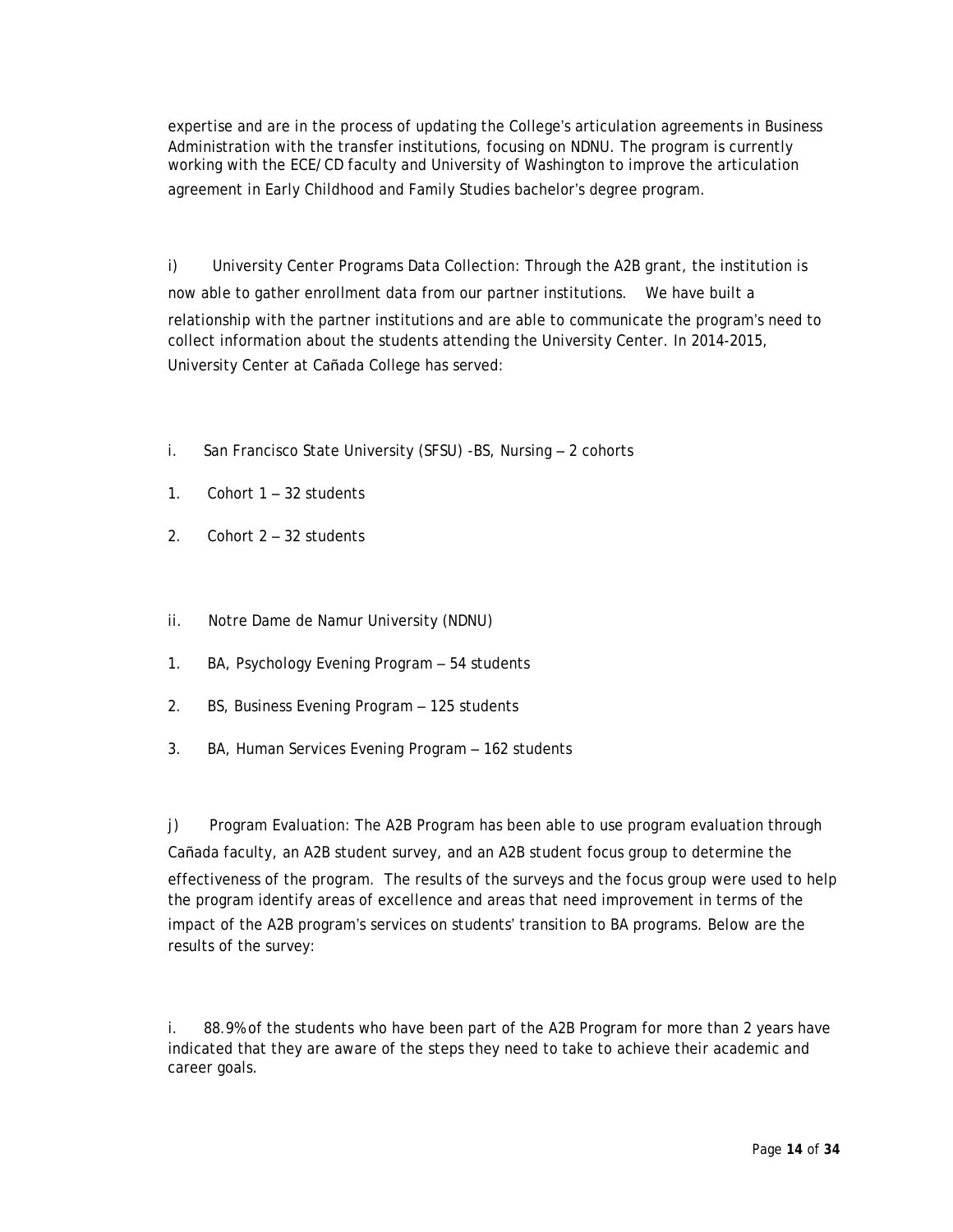ii. 85.7% of the students who have been in the program less than a year also agreed to the previous statement.

iii. 86.9% all the students felt that they know the steps to take to achieve their academic and career goals in terms of retention and interest in their program of study.

iv. 86% of all surveyed students have a high sense of self-efficacy and confidence in knowing the steps to achieve their academic and career goals.

v. 92% believe they will achieve their academic and career goals.

vi. 56.9% of the faculty are aware of program and are excited about its presence at Cañada College.

k) Improving Productivity and Financial Stability: The College has continued to use facilitiesuse fees from one of our partner programs (SFSU Nursing Program) to match the \$25,000 endowment for the remainder of the grant program, earning about 4% on its investment. We worked with the SMCCD Foundation to continue to grow the endowment for the College. In addition, the facilities-use fee structure from additional partnerships have continued to build financial sustainability for the University Center. Supplemental revenue sources include a grant from the Sequoia Healthcare District Foundation and facilities-use fees charged to partner universities for classroom use. We also receive revenue from a facilities-use contract with University of California, Berkeley's MBA Evening and Weekend program.

l) "I Can Transfer" Campaign: Cañada College's Transfer Center has designated the month of October as "Transfer Month." A2B implemented the "I Can Transfer Campaign" to celebrate Transfer Month. We created and emailed the Cañada community a video series highlighting faculty, staff, and former Cañada students who have transferred, and each video received over 200 views.

5. Impact of Resources Allocation:

Transfer Center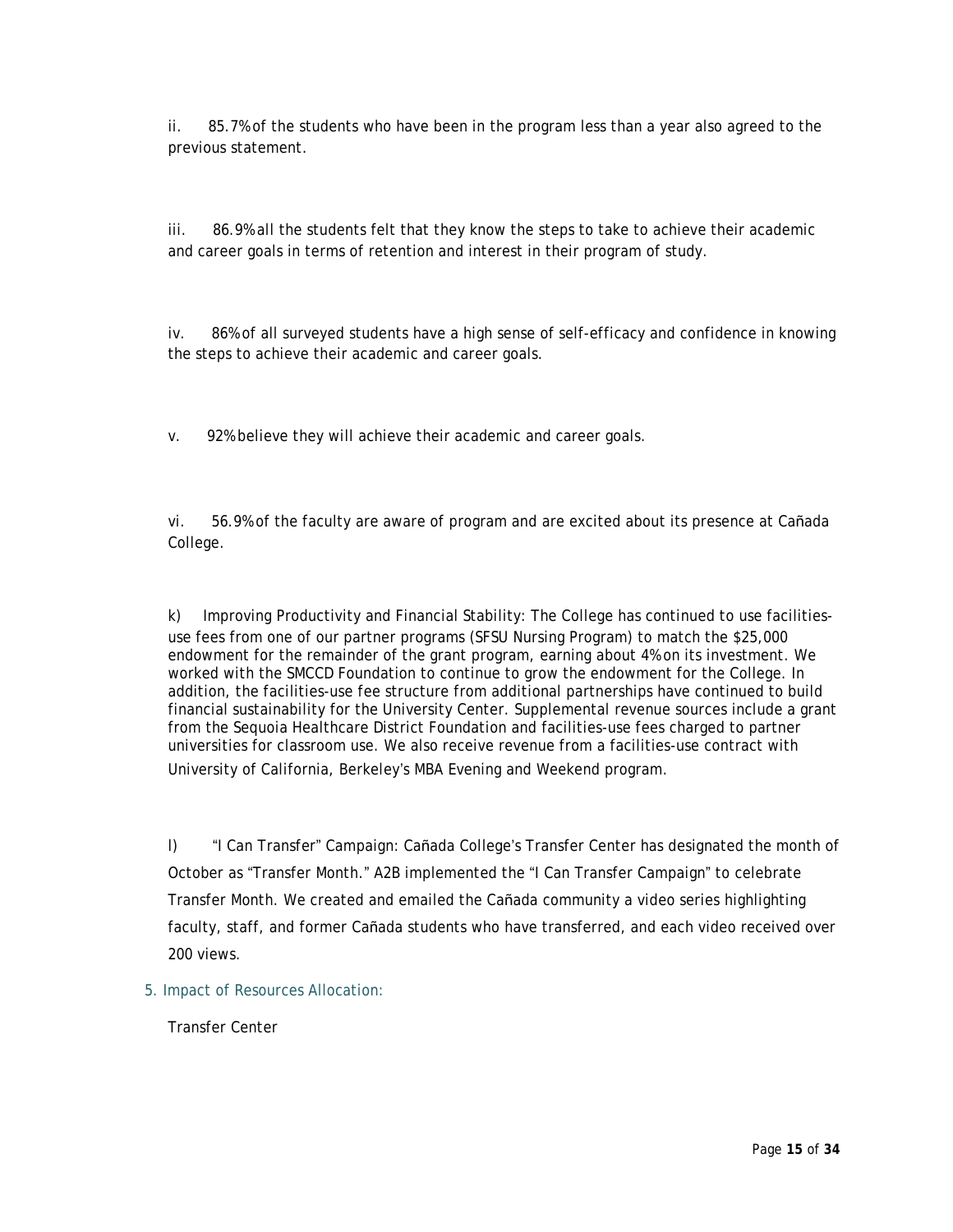As a result of the activities and services provided in the 2015-16 academic year, the Transfer

Center reached its goal of increasing the number of transfer students by 1%, and in general, allowed the Transfer Center to have greater support and availability for our transfer students.

Having a designated Counselor gave us the opportunity and allowed us to provide more services to students and track students more accurately. We were able to schedule 576 appointments with the Transfer Counselor for these students who had questions on Transfer and planning for transfer. This not only supported many students who are seeking guidance for transfer it also helped the transfer Center to identify transfer students and to have more accurate information on students' goals. Consequently, we are able to identify the students' need providing appropriate information and services to students.

The Transfer Counselor, was able to secure a one-time fund through the President Innovation fund to assist students with the University Application fees. As of the end of fall 2015, we were able to utilize \$635 of the \$1500 Initial fund to cover the cost of university application fees up

to 2 campuses per student who otherwise could not have applied without this support. We were able to support 6 students and cover 11 application fees in fall 2015. The remaining funds will be utilized in the same manner by covering the initial fees such as application fees for private university, and supplemental application fees.

Having a designated Transfer Counselor also allowed us to offer additional workshops, and

have an additional expert during transfer workshops. As a result, we were able to provide one on one guidance to 213 students through the workshops in fall 2015, which was a 49% increase compared to fall 2014.

Collaboration with the staff of the Expanding Student Opportunity (ESO) Grant, we were able to increase the number of student participation at the workshops by weekly reminders to 595 students who have a transfer goal, and have completed at least 30 transferable units by calling and emailing them.

Our promotional and informational materials such as Associate Degree for Transfer (ADT), worksheets, flyers, newsletter, and signs (electronic and hard copy) helped us to increase the students' awareness on ADT programs. As our students become more aware of the Associate Degree for Transfer (ADT) option and its benefits toward Admission to a CSU campus, we have more ADT candidates. In partnership with the CSU Campuses, the Transfer Center receives a list of students who reported on their fall or spring CSU application that they have or will complete an ADT degree, and in exchange, the Transfer center will electronically verify the status of ADTs for each student on the list. The number of students on this list increased from fall 2014 to Fall 2015 by 67%, and from spring 2015 to spring 2016 by 54%, (See ADT Table below). With the support of the Transfer Center support staff (10 hours a week) we were able to call all students on the list and schedule counseling appointments in order for students to

verify their eligibility for an ADT degree and complete the degree petition. As we contacted students via email (GWAMAIL) and posted the ADT petition deadline on the Transfer Center Web page and published it in the class schedule, more students came forward who were

eligible, but did not self-reported on the CSU application. As a result, in spring 2015, the

Transfer Center reviewed 171 petitions for total of 154 students. The petitions for spring 2016 are not finalized as it is still in progress.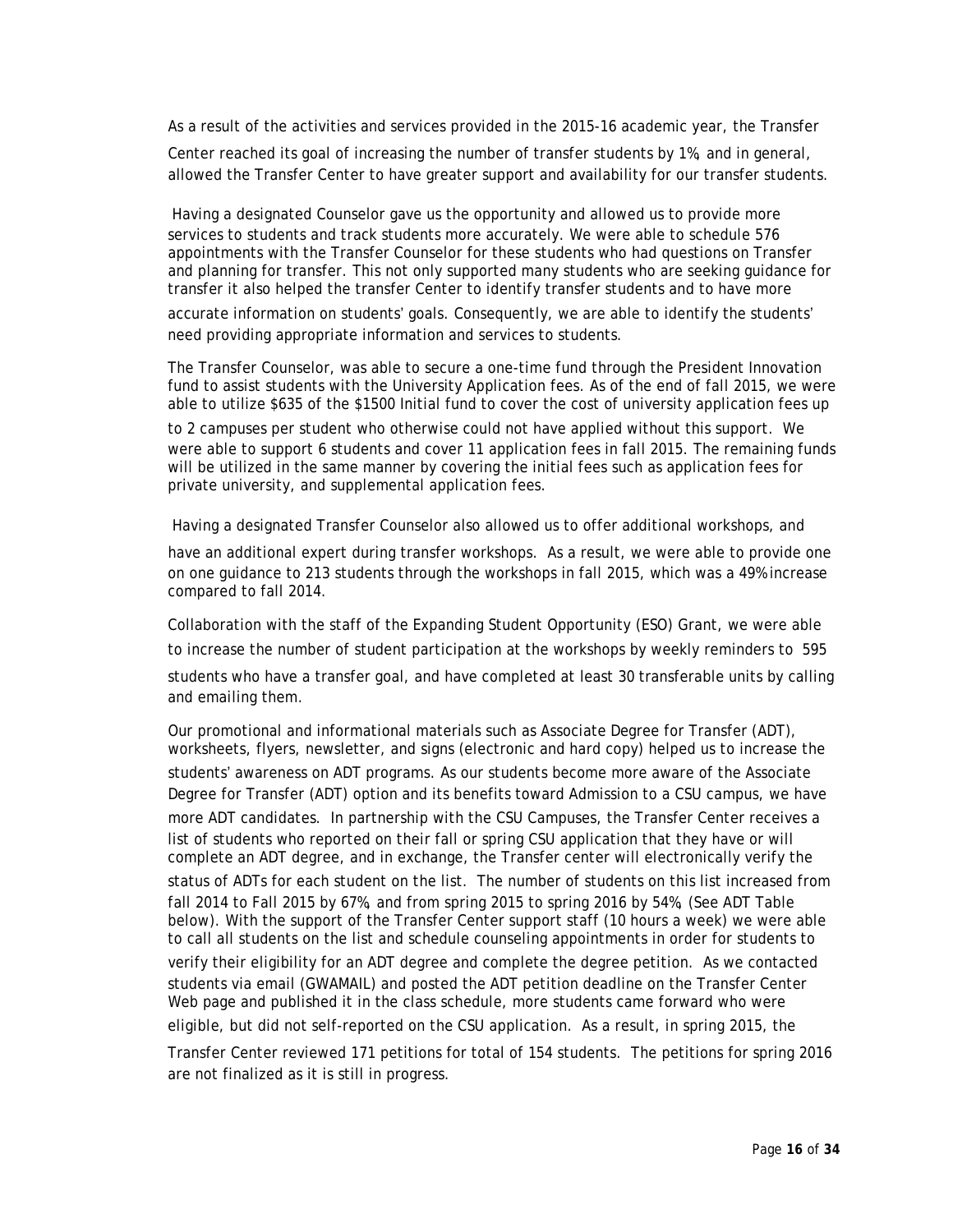ADT Table

Expected to complete ADT Term expected to Transfer Number of students on the CSU List Number of petitions Reviewed

| <b>Fall 2014</b> | Spring 2015 | - 13 | 18                |
|------------------|-------------|------|-------------------|
| Spring 2015      | Fall 2015   | 83   | 171               |
| Fall 2015        | Spring 2016 | - 20 | -21               |
| Spring 2016      | Fall 2016   | 139  | In-progress (220) |

We were able to also increase the number of UC TAG applicants by 42% and the number of UC applicants by 28%, (see UC Information Table below), which was due to additional staff support, additional workshops, Q&A Sessions, online resources such as developing and posting a document summarizing the TAG criteria for all UC campuses, and creating all the necessary links to UC TAG information under the UC TAG page of the Transfer Center Webpage, and reminding students of the TAG deadline through newsletters and emails.

UC Information Table

|         |    | Year Number of UC TAG | Number of UC Application |
|---------|----|-----------------------|--------------------------|
| 2106 94 |    | - 134                 |                          |
| 2015 66 |    | -104                  |                          |
| 2014    | 65 | 104                   |                          |

Other factors that contributed to the increase of UC TAG application was due to minimum changes in the requirements, such as no changes in the minimum GPA requirements and/or course requirements compared to the year before, which allowed us to assist our students in planning courses more effectively.

According to the data provided by the Visual Communication Coordinator, the Transfer Center Web page and UC TAG page had the highest viewers among other sections of the Transfer Center WEB page that reflect students' knowledge of our resources and their interest in UC TAG

option. This also reflects that students are more interested in CSU than UC campuses.

Transfer Center WEB Page Transfer Center Web Page Page views Unique Views Main Page 8,990 7,212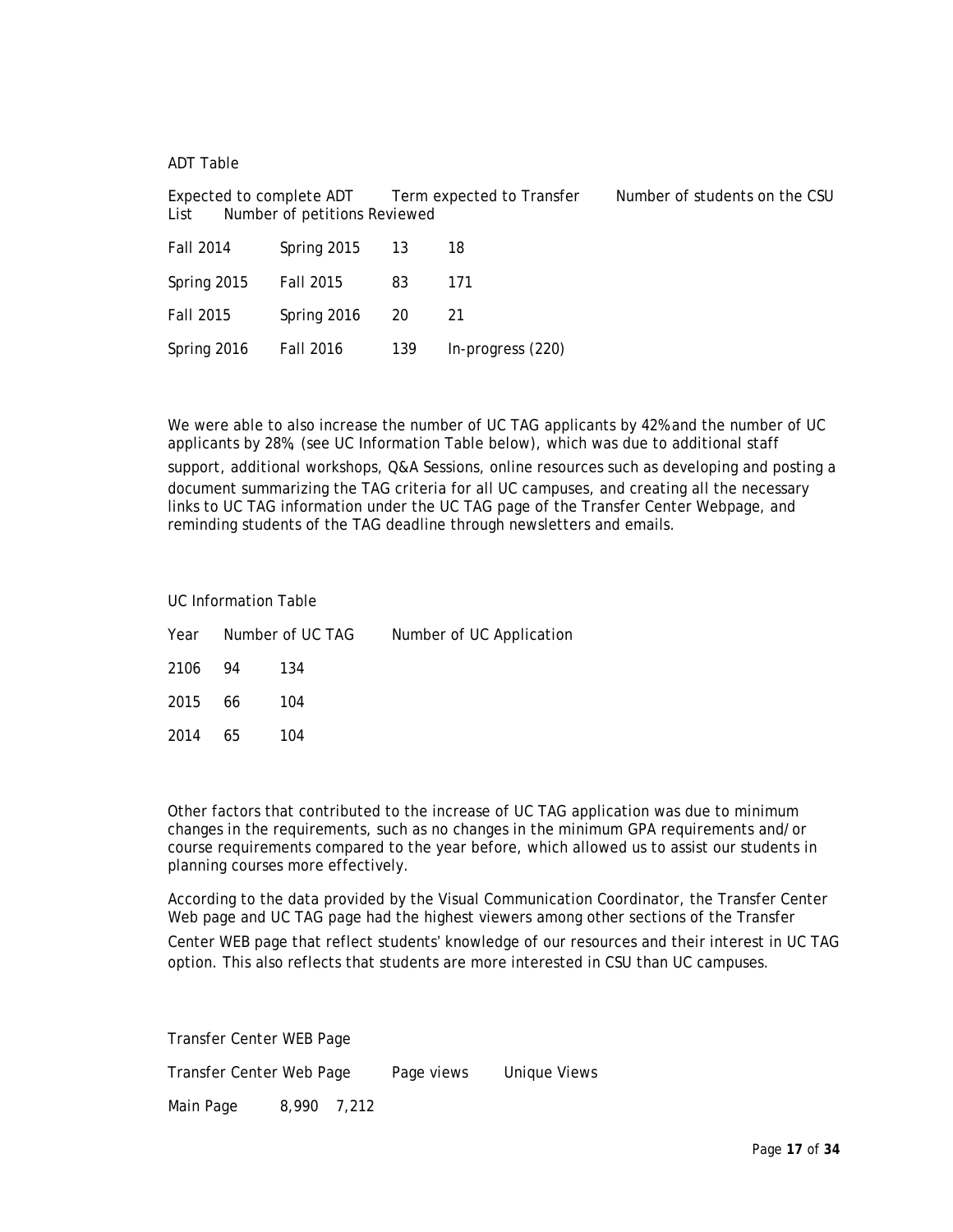UC TAG 2,157 1,785 GPA Calculation1,356 1,042 CSU Information 1,250 952 UC Information 981 657

A2B and University Center

a) Establishment of the University Center Resource Center: The A2B and University Center programs have established the UCRC for the University Center students who are mainly nontraditional, evening students. The UCRC enables students to engage further in their academics by providing the necessary technology and space for studying, researching, and completing larger projects. For a more in-depth description of the UCRC, please refer to section 4F.

b) External Evaluation and Data Collection: We continue to utilize Student Access to track the retention, success, transfer completion, and program participation rates for University Center and Cañada College transfer students. We also utilize SurveyGizmo to track student retention and workshop attendance. An evaluation plan for the A2B and University Center programs were created with the assistance from our external evaluator, including a logic model identifying the program's short and long-term outcomes. Part of the A2B program's evaluation model includes faculty and student surveys collected through SurveyGizmo every spring semester. Our external evaluator analyzes the data collected from the surveys and creates a report for the staff in the fall to help with strategic planning for next academic year.

c) Changes in Personnel: In Fall 2015, we hired two part-time Retention Specialists to assist

the program with case management and the Transfer Wall initiative. The two Retention Specialists provided direct support to two Program Services Coordinators by contacting all A2B students to schedule A2B orientation appointments and follow-up appointments. Moreover, they also contacted 700 students who had 60 or more transferable units to inform them that

they might be "transfer ready". This effort made students aware that they may be eligible to transfer and encouraged them to come and meet with A2B staff to analyze their transfer eligibility. As a result, 62 students attended the Transfer Wall and 42 students had individual's appointment with the A2B Staff.

### **4. Current State of the Program**

#### 6.A:. State of the Program - Observation

### Transfer Center

During this program review period, we successfully provided support to our diverse transfer students and faculty and staff. Based on the Transfer Center activities, creating promotional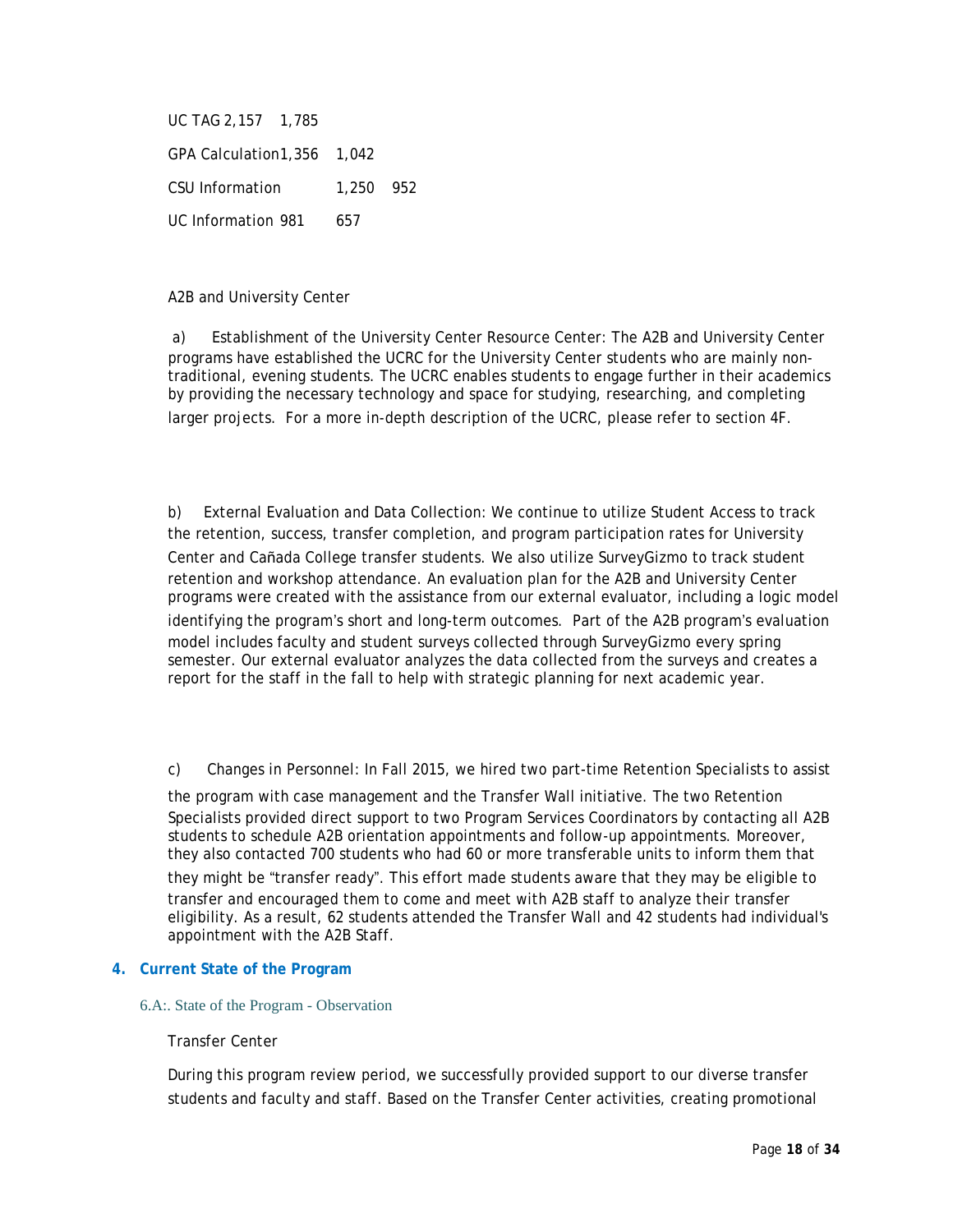and informational sheets/flyers, provide training to counseling faculty, we were able to increase students' knowledge on ADT programs and consequently increase the number of ADT applicants. As reported in the previous section the number of ADT from spring 2015 to Spring 2016 increased by 67% based on the report received by the CSU Chancellor's Office. Based on the in house report, the number of the ADT that we reviewed was increased by 28% in spring 2016 compared to Spring 2015. This increase is also due to an increase in new programs. Since the last program review cycle, we offer 4 additional ADT programs such as Biology.

The following Chart reflects the breakdown of our ADT applicants for spring 2015 as of February 22, 2016:

| Major                               | # of Petitions | Major                    | # of Petitions |
|-------------------------------------|----------------|--------------------------|----------------|
| Anthropology                        | $\overline{2}$ | English                  | $\overline{2}$ |
| Art History                         | 3              | Geography                | 1              |
| <b>Biology</b>                      | 9              | History                  | 3              |
| <b>Business Administration</b>      | 34             | Kinesiology              | 11             |
| <b>Communication Studies</b>        | 22             | Mathematics              | 12             |
| Computer Science                    | $\overline{2}$ | <b>Political Science</b> | $\overline{4}$ |
| Early Childhood Education           | 23             | Psychology               | 61             |
| Economics                           | 6              | Sociology                | 32             |
| <b>Elementary Teacher Education</b> | 1              | <b>Theater Arts</b>      | 1              |

Among the above majors, Biology is the newest ADT we are offering, and yet 8 students filed a petition for this degree. This reflects that our promotional material and working with students in one on one made students aware of this option.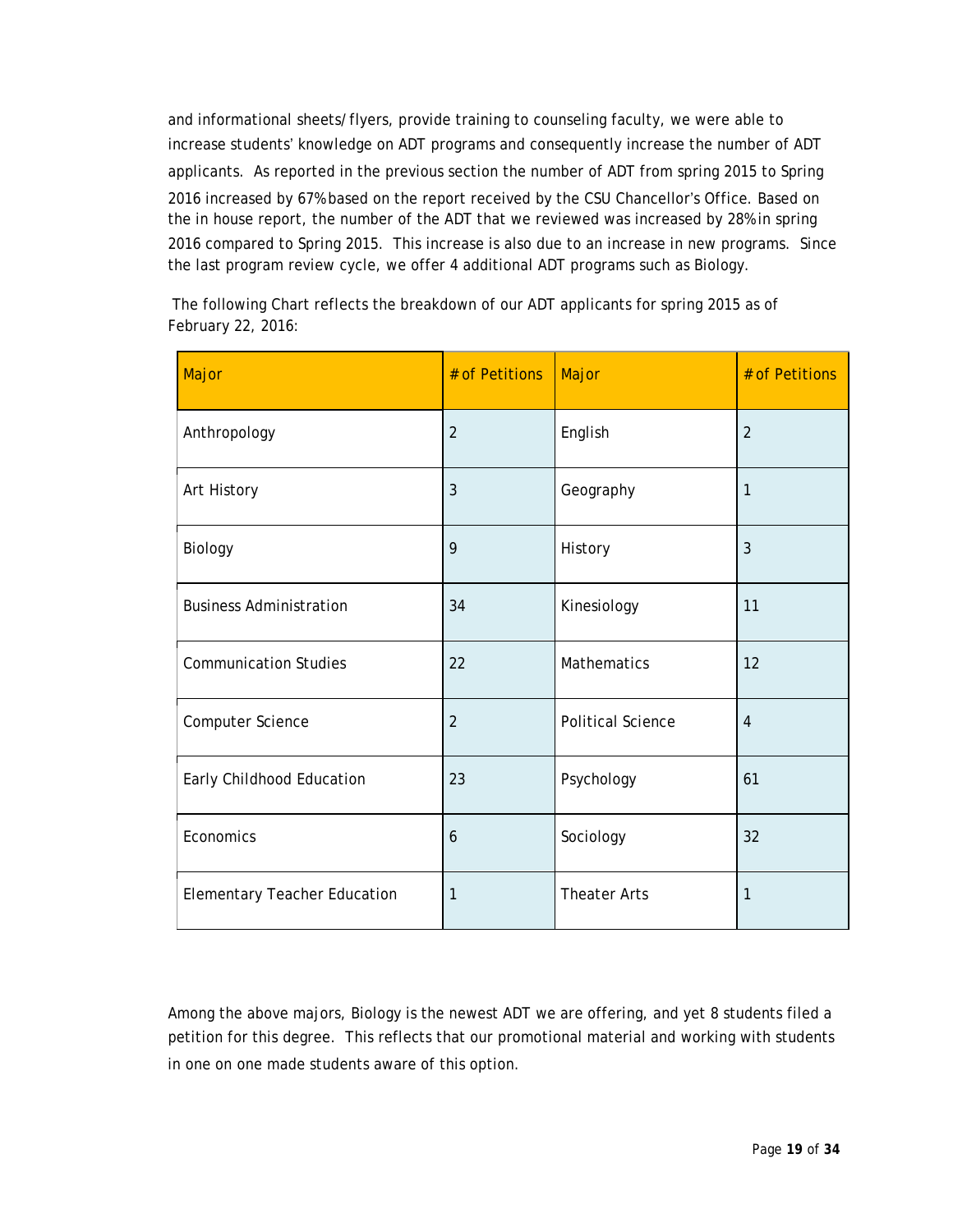In Addition to ADT programs, we increased the number of UC TAG and UC applicants for Fall 2016. We reviewed and provided support for about 110 TAG applicants, but only 94 students were from Cañada College. This year, there was not a drastic change in the UC TAG application or the requirements that allowed students to carry on the path developed earlier. In addition the summer workshops and weekly emails and phone calls to students reminding them to start the TAG and UC application early on contributed to this increase. For the first time, the UC campuses also extended their application deadline for a month to boost their enrollment by 5000 system-wide. This gave an opportunity to students who missed the deadline to apply, and consequently, boost the number of UC applicants.

The data also reflects that students were proactive in planning their transfer path by attending the transfer Center related activities. The number of students attended the workshop in fall

2015 was 213 that reflects 49% increase compared to fall 2014. Also students who participated at the annual college fair (Transfer Day), in October 2015 were more engaged as is reflected on the survey results, which indicates that 73% of students seek information on Admission policies and 69% look into Financial Aid and scholarship possibilities.

Based on the same survey that we conducted at the Transfer Day in October 2015, students reported that the event helped them to explore universities offering their intended major, become more focused on their transfer path, and learned more about the admission policies and financial resources at the four-year institution. Detailed information about this data is listed under SAO results.

The data shows that the workshops and newsletters provided were helpful to students as they increased their knowledge on TAG and ADT opportunities as well as completing the application, and understanding the admission policies.

However, increasing the number of ADTs, CSUs, TAG, and UC applicants, also impacts the workload of the staff at the Transfer Center. Both ADT and UC TAG have a deadline to follow which also creates challenges with the limited staffing we have. Evaluation of each application could be complex especially when students have records from different colleges. This uses time and resources as it requires several follow up sessions with students before finalizing the submissions and/or verifications. So staffing to review and follow up becomes a challenge. We are currently sharing a staff member with the Welcome Center (10 hours a week) that also is not available at all during early registration for the Priority Enrollment Program, orientation, and during the late registration period. Sometimes, she is also called away from the Transfer Center as the Welcome Center becomes short staffed.

Due to limited time and high demand to support transferring students during September, October and November, we were not able to visit classrooms in the fall term. The Transfer Counselor is available for the Transfer Center 63% due to other obligations and responsibilities, such as Transfer Honors Program, workshops, meetings and Committees. A great deal of the

counselor's time was allocated to student's appointments and setting and managing the

President Innovation Fund. During this period, which is peak time, the transfer Program Supervisor also meets with students, reviewing TAG for Approval, reviewing ADT for verification while also coordinating the annual College fair, conducting the workshops, etc.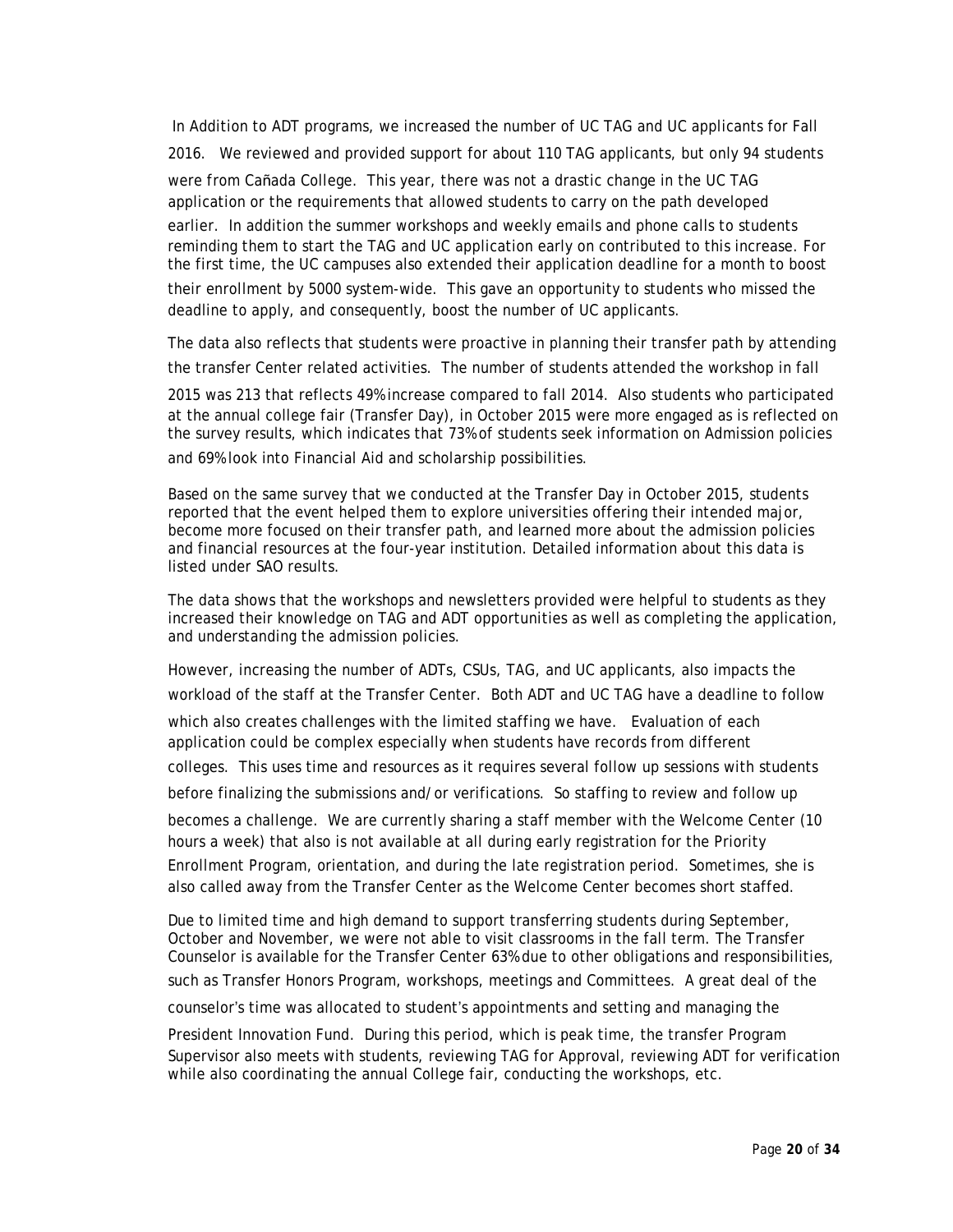The lack of designated place for workshops is another challenge. Although we offered more workshops throughout the year and increased the number of student participation, we still don't see high number of students taking advantage of the workshops. Out of 595 students who received emails, newsletters, and phone calls to attend the workshops, only 213 participated. Most students were not able to attend because they were in the class, needed to leave for work or family obligations at the time the workshops were scheduled. This is a challenge to find a classroom with computers at different times of the day during the week to provide the workshops and accommodate the needs of all students.

The external factors are another challenge that are beyond our control. For instance, the impaction of the programs at CSU and UC campuses and giving priority to Student Services area has an impact on our students' transfer status which requires our guidance to strategize the application process. Furthermore, unexpected and last minute changes to the process impacts the Transfer Center schedule. For example, the extension of UC application or San Jose State university supplemental application requirements required us to readjust our schedule to address the students' needs, and consequently we were not able to coordinate the activities, or address the needs of other students who are in the pipeline but not ready to transfer yet.

Students who are at the stage of transferring and starting their application, have more demands requesting support to complete the necessary application, and selecting appropriate courses during their last year/term of attendance. However, this will cause us to not pay attention to freshman and sophomore students who have transfer goals and need guidance. Currently the only students who are getting attention early on are those students who are in the STEM program.

According to data we collected in collaboration with the Welcome Center, during fall 2014, spring 2015 and fall 2015, there are 898 of new students who entered to Cañada College as freshman who have a transfer goal. Yet, we do not have Transfer support for them until they are ready to apply. For this reason many of them may not persist to the next term, or may not follow the correct path and consequently when they believe it is time for them to transfer, they may not be qualified to apply to a university because they may not have taken right courses, don't meet the GPA and/or basic admission requirements.

### A2B and University Center

The state of the A2B and University Center programs is strong and productive, despite challenges arising from a lack of office space and multiple staff members transitioning in and out of positions.

### **Strengths**

The following is a list of strengths of the A2B and University Center programs:

The Program Services Coordinators continue to provide case management for students in the Transfer Pathway program and to provide evening advising sessions for students who are unable to come to Cañada College during the daytime.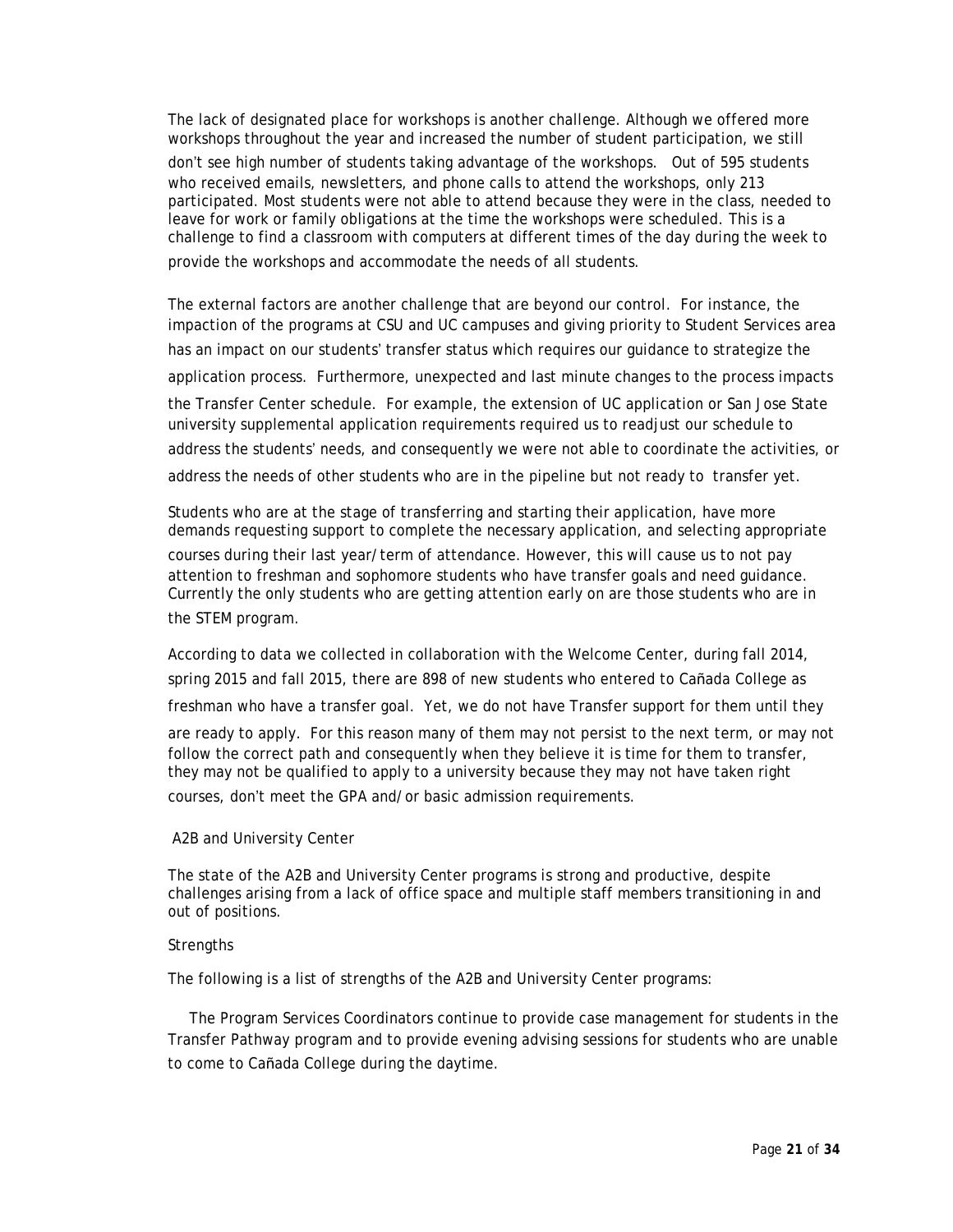The A2B Program also offers evening counseling sessions on Monday through Thursday from 5-7 pm for students who are unable to attend counseling sessions during the daytime.

The A2B and University Center programs still serve any student interested in University Center programs and/or the majors offered through our partnership programs.

The A2B and University Center programs continue to collaborate with the Transfer Center, Career Center, Social Sciences Division, Business Division, and Early Childhood Education/Child Development Division to provide transfer-related services and technical workshops, as well as to promote transfer to our partner university programs.

The A2B now has an Instructional Aide that specializes in pre-nursing Biology courses and offers tutoring for General Microbiology, Human Anatomy, Biology Human Physiology, and the Test of Essential Academic Skills (TEAS V), which are common requirements for many bachelor's-level nursing programs.

The A2B program is expanding its technical workshops for Transfer Pathway students to learn about the transfer process and to further connect with their discipline with a particular focus on transfer to University Center programs.

The University Center established the UCRC, designated exclusively for University Center students. Please refer to Section 4F for an in-depth description of the UCRC.

The A2B and University Center programs provide library informational sessions at the start of each term for all University Center classes, in order to educate students about accessing research materials through Cañada College's library.

### **Challenges**

The following is a list of challenges that the A2B and University Center programs are currently experiencing:

The A2B and University Center programs lost an office that was housed in Building

5. However, the programs still had to house their entire staff in the A2B and University Center programs' space in the Learning Center.

The A2B and University Center programs also lost exclusive access to the UCRC; this space is now shared with the Wellness Center's Alternative Media Center.

The A2B and University Center staff has also experienced multiple changes to its staffing since the July of 2015:

o Due to changes in staffing at the administrative level, the A2B and University Center programs' supervisor transitioned to the position of Interim Dean of Counseling.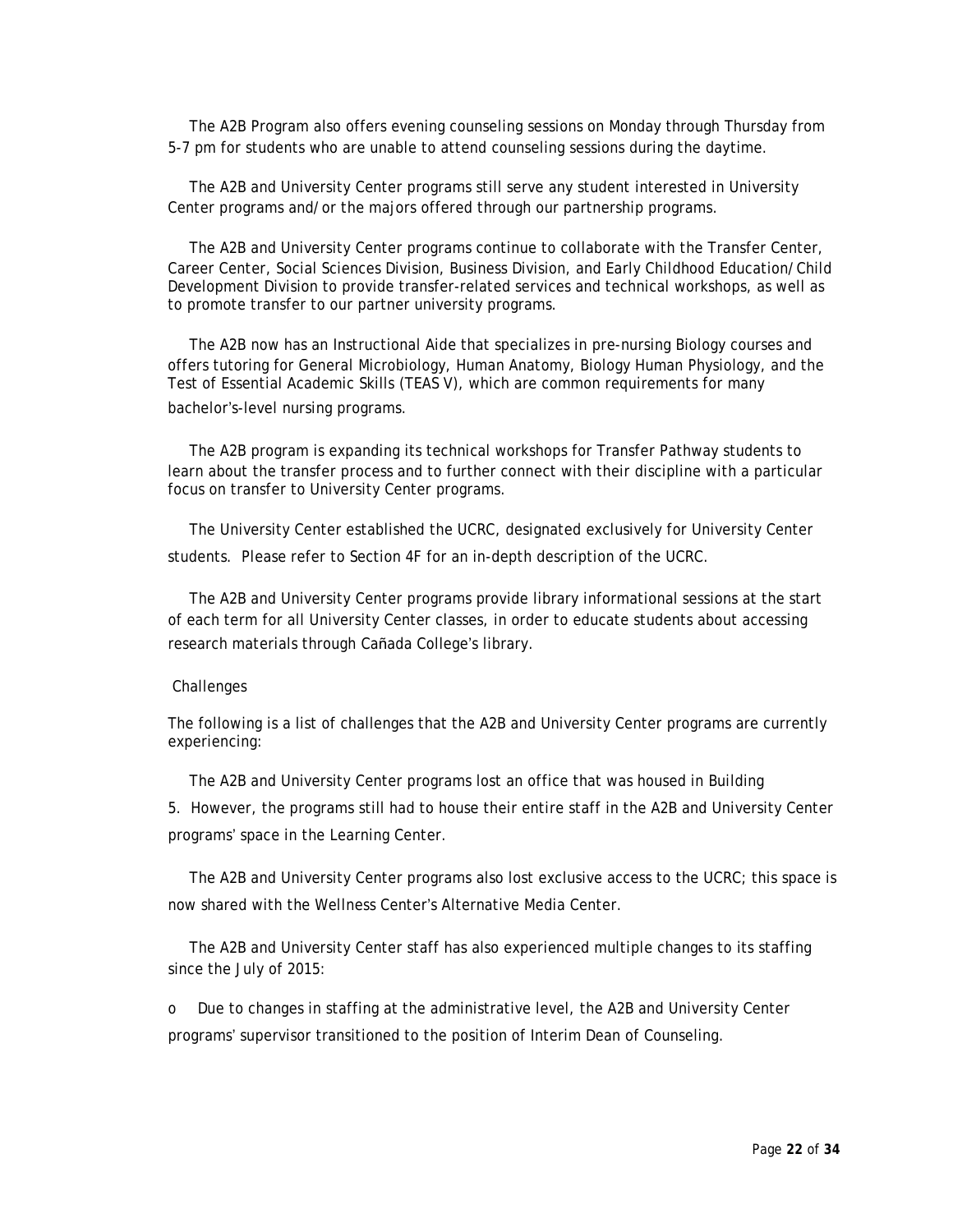o This resulted in the A2B program's existing Program Services Coordinator transitioning to the position of Interim Program Supervisor, and a new Interim Program Services Coordinator was hired.

o The existing University Center Program Services Coordinator resigned during this time, and a new Program Services Coordinator was hired.

o The Interim Program Supervisor for the A2B and University Center programs is currently out

on medical leave. The A2B Interim Program Services Coordinator and the new University Center Program Services Coordinator are currently overseeing the day-to-day operations of the programs.

o During the Fall 2015 semester, two part-time Retention-Specialists were hired for the A2B program. However, both positions have been vacant since the start of the Spring 2016 semester.

o The A2B and University Center programs also do not have any Instructional Aides to provide

master's level tutoring in writing and mathematics since May of 2015. Due to the unstable staffing at the coordinator level, it has been challenging to allocate time towards filling these positions.

#### 6.B: State of the Program - Evaluation

#### Transfer Center

The changes for the next academic year will be in response to students' needs, and the Educational Master Plan

to support the success, retention and persistence of students in their transfer educational goals and transfer Completion rate.

The data reflects that there is an increase in the number of transfer students. However, to meet the ACCJC benchmark of 2% increase in the transfer rate, there is still a greater need to change the culture among students to be proactive in their transfer planning.

To support all transfer students at different stages, to get them more engaging in their Transfer planning, and assist them to select universities more strategically, we would like to establish Case management. This will include grouping students to a cohort freshman,

sophomore and junior status to break down the transfer information to each level. Breaking down the complex transfer information as students are making progress toward their goal will help them to stay focus and persist to the next level.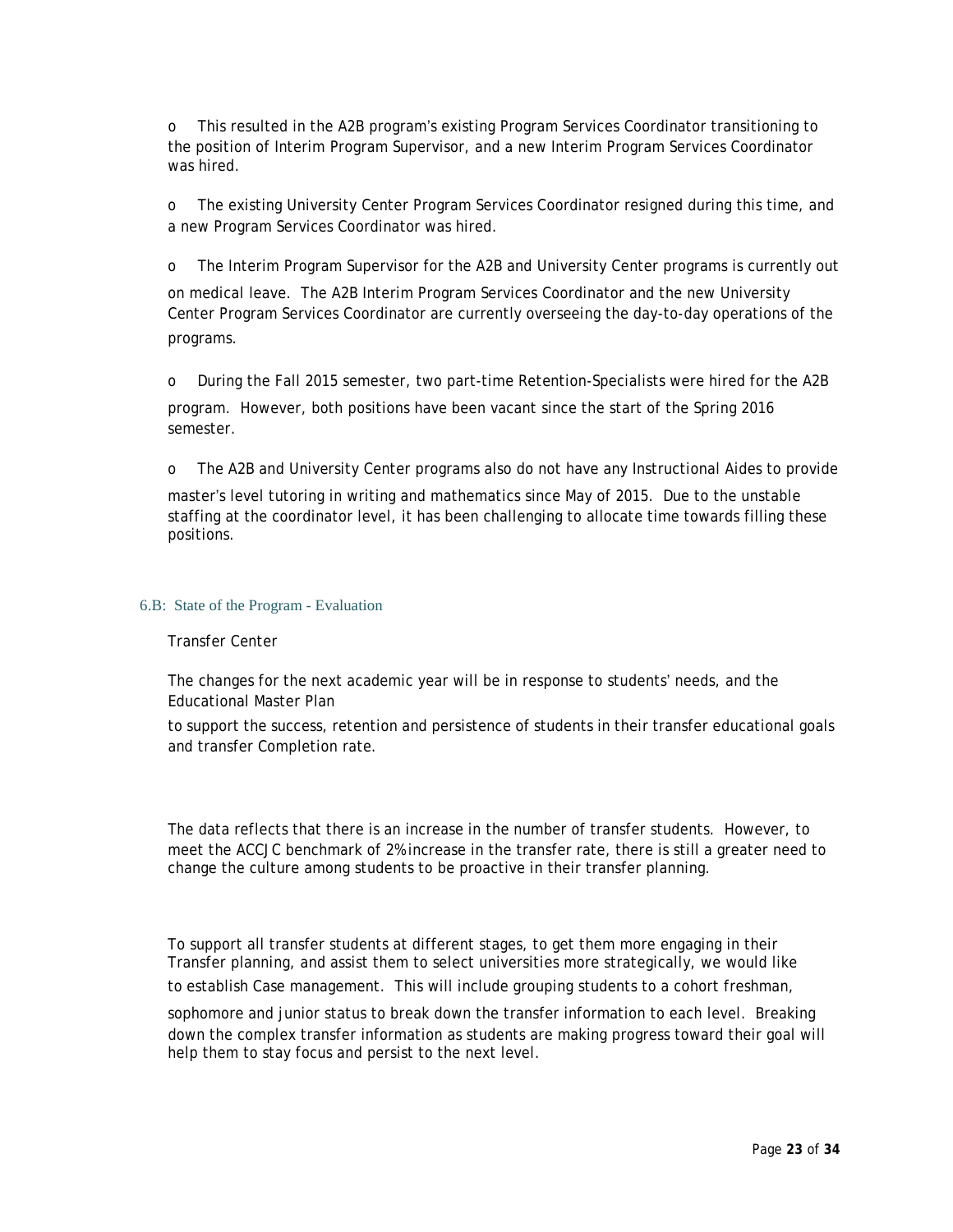Similar to grouping students for case management, we plan to add workshops for specific majors, in addition to the workshops we currently offer. At the present time, the non-STEM majors such as programs in Social Sciences and Business related programs do not receive the same attention as STEM majors. Yet, they are among the majority who are receiving ADT and planning to transfer, majors such as Business Administration, Psychology, Sociology, Communication, Kinesiology, Nursing, and Early Childhood Education are among them. In collaboration with the Career Center, we may include guest panels from the industry, and/or invite faculty from universities to provide inside information. In addition, we plan to develop focused brochures and/or flyers that are related to the students' major.

The Transfer Center plans to extend the collaboration with the Spark Point and the Financial Aid Office to provide workshops tailored to transfer students as how to find and mange financial resources in order to be ready when they are ready to transfer. Many students will not apply because they cannot afford higher education, instead they join the workforce and transfer a few years later when they secure financial resources. According to the survey, 84% of students are not transferring due to the cost of attendance at the four-year institution. Based on this information, the Transfer Center plans to increase students' awareness of the financial resources available to them. According to another survey during the fall 2015 Transfer Day, 55% of students who completed the survey seek financial aid and scholarship information to fund their education. This indicates that the majority of students are depending on external financial resources to fund their education.

In alignment with the Student Success Initiative, and the Educational Master Plan, the Transfer Center is planning to develop pathways to assist students reaching their transfer goals. This requires intervention and intrusive support in providing students with transfer requirements, the essential information regarding the changes in the requirements, and selection criteria. To do so, continue with our efforts to collaborate with faculty to have classroom visits, Basic Skills as well as transfer level courses. To expand students' options beyond CSU and UC campuses, we plan to create new pathways to private and out of state universities. As the cost of UC campuses is rising and more programs become impacted at CSU campuses, students opt not to transfer. By providing other options that would be in their reach, students' retention will be higher and consequently, will increase the transfer rate.

To better serve students we also need to collect more accurate data in identifying our students and help to close or tighten the gap between students who may be eligible to transfer but do not take the last step. For instance, we have identified 595 students who may be eligible to transfer, but only 134 students applied to UC campus.

To reach the above goals, we also plan to add to additional staffing, and elevating the Transfer Program Supervisor position to a Director position. The following is the suggested staffing for the Transfer Center: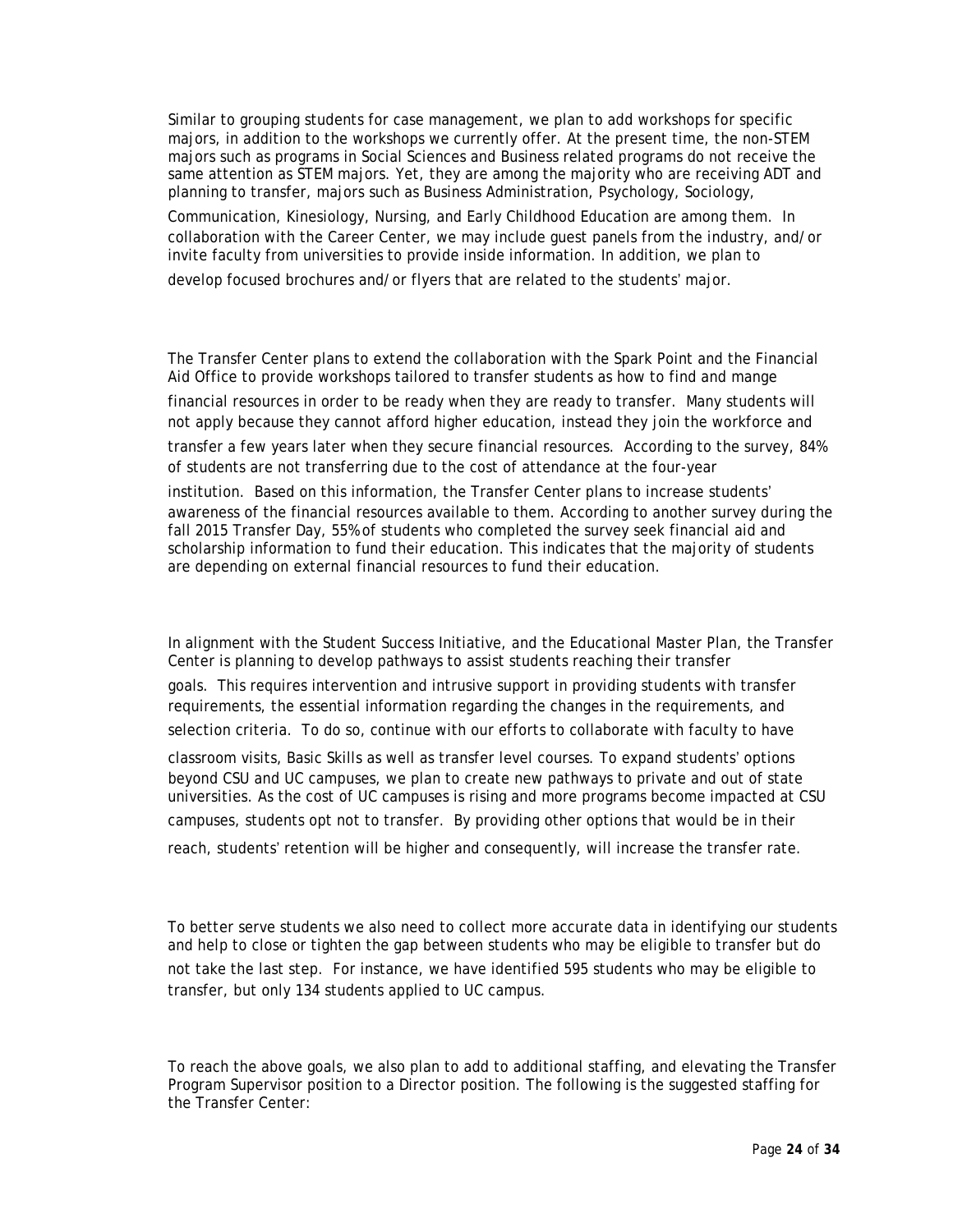### A2B and University Center

The follow changes could be implemented to improve the A2B and University Center programs:

a) New Transfer Data Collaboration Initiative: The A2B program is planning for 2015-2016 is

to improve the Cañada's data on transfer. In collaboration with Office of PRIE, the A2B staff will reach out to all students who may be transfer ready (ones who have completed 30+ transferable units) and collect data on when and where they would apply for transfer. The process will include providing support to those students who are in the application process, including but not limited to: direct application assistance, financial aid workshops, personal statement workshops, counseling, and calculation of grade point average. Then, we plan to follow-up if the students who have received the information on this transfer assistance used the services and if it has made the difference in the students' preparedness on transfer applications.

b) New Partnership Effort – University of Washington: The faculty in College's Early Childhood Education/Child Development (ECE/CD) Department have communicated with the A2B about the pilot Early Childhood and Family Studies bachelor's degree program at University of Washington (UW). With the support of the ECE/CD faculty, we started a conversation of a possible partnership with UW, which includes finding an articulation agreement between Cañada College and UW, and communicating the information to San Mateo County Office of Education and their programs, students in Cañada's degree and certificate programs, and our own faculty to receive their feedback.

c) Collaboration with College for Working Adults: The A2B and University Center programs are also planning to collaborate with CWA (College for Working Adults), a cohorted program at Cañada College that is designed for working adults. At the end of this program, the students earn 3 associate's degrees and earn 60 transferrable units, which prepares them to transfer to a bachelor's degree program, including those offered through University Center. The CWA and A2B program also plan to initiate conversations with California State University, East Bay's Program for Accelerated College Education (PACE) in hopes to develop a partnership through the University Center. PACE is a program designed to support working adults and transfer students to complete their bachelor's degrees through CSUEB. The A2B program and CWA are hoping that it will draw more students to earn their bachelor's degrees through a California State University, but with the benefits of being on a campus they are already familiar with.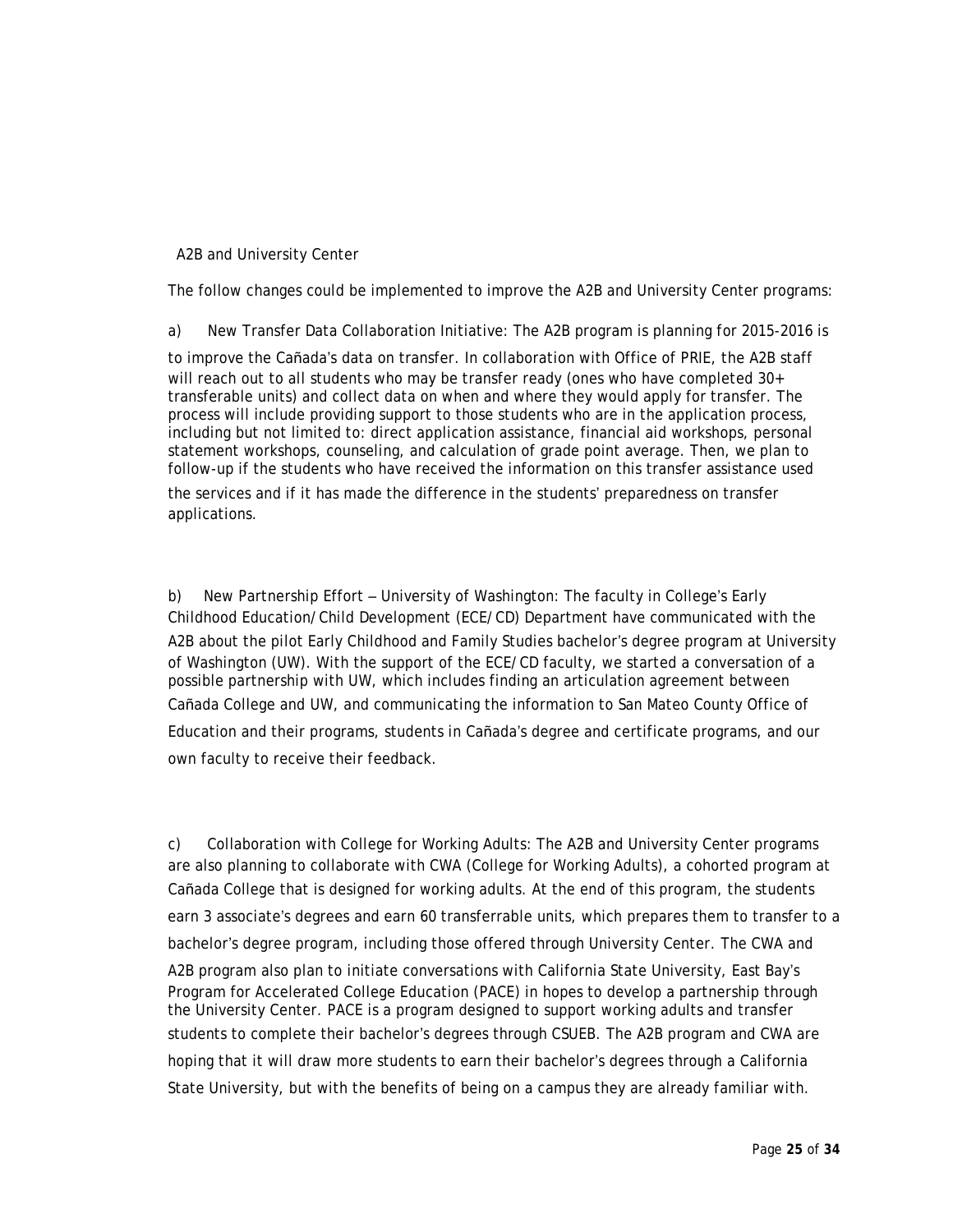d) COLTS Academy: The long-term impact of the initiative was to have the support of the ESO Project to expand and strengthen the COLTS Academy program into three tiers of transfer support: COLTS Academy 1 (for incoming freshman/new students to START STRONG), COLTS Academy 2 (for second year students to STAY STRONG), and COLTS Academy 3: Transfer Academy (for near transfer-ready students to FINISH STRONG). In 2015, A2B and the ESO Project successfully completed both COLTS 1 and COLTS 2, with the plan to also expand into COLTS 3 (transfer – FINISH STRONG) in 2016.

# 7.A: Current SAOs and SLOs

Transfer Center

SLO:

Students who utilize the Transfer Center Services are able to learn about the application process, transfer selection criteria, Admission requirements, as well as identifying the financial resources.

# SAO:

To enhance the Transfer Center in-reach activities such as classroom presentations at different educational levels, to increase students' awareness of the availability of the Transfer Center and programs.

# A2B and University Center

a) SAO

i. Increase the number of bachelor degree programs offered at the University Center that meet student transfer needs.

b) SLO:

i. Students will identify two student support services the A2B Program provides.

ii. Students will identify two bachelor degree programs offered at the University Center.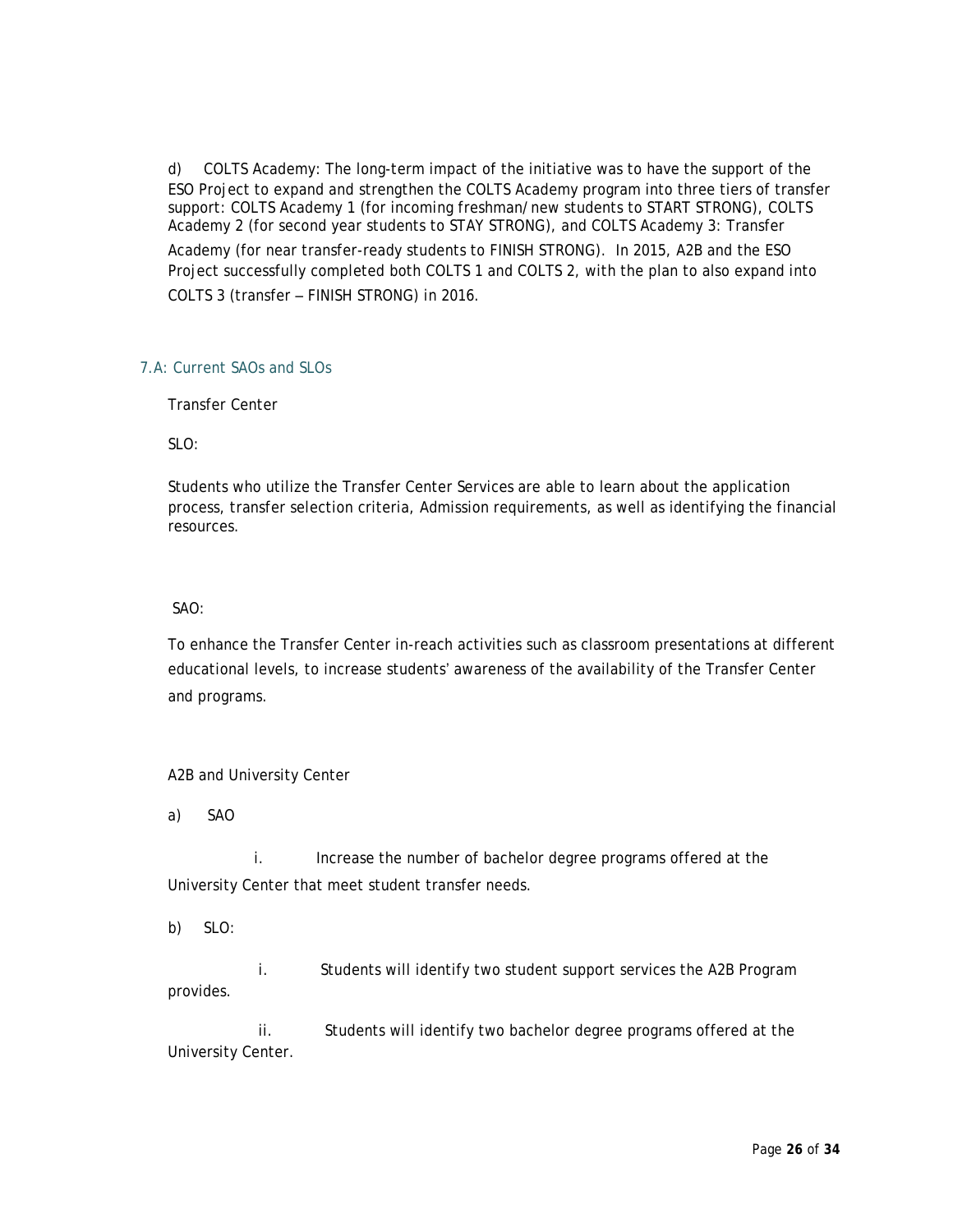# 7.B: SAO Assessment Plan:

Transfer Center

These services provided by the Transfer Center can be measured by:

The number of activities provided

The number of participants

Student survey to find whether the activities are beneficial

A2B and University Center

To measure our SAO, we're planning to look at the number of Bachelor Degree programs offered at the University Center and the number of partnership agreements with four-year institutions.

### 7.C. SAO Assessment Results and Impact

#### Transfer Center

The Transfer Center met the SAO goals, which was to provide workshops and transfer related activities such as coordinating university visits, creating brochures and flyers, a Transfer Achievement Ceremony, and College fairs.

The great achievement was to acquire a designated counselor in the Transfer Center. We were able to have greater support during the workshops, and follow up appointments with individual students after the workshops to review the transcript(S), calculate transfer GPA, and recommend courses to complete the transfer path. During fall 2015, she met with 576 students who made appointment specifically for transfer purposes, which is about 20% of all

appointments with a transfer purpose. In addition to the Transfer Counselor's appointments, there were 529 appointments made through Transfer services where students met with the Transfer Program Supervisor regarding transfer explorations and transfer follow ups.

The transfer Center increased the number of workshops by 40% and consequently increased the number of participants to 213 students which was a 48% increase. During these workshops, we informed students of UC TAG and ADT programs, how to report these opportunities of on their application, and the process of filing ADT petitions and/or the UC TAG application. We also included information as how these opportunities may impact their admission to a CSU or UC.

As a result of the workshops, there was a 21% increase in UC applications, and a 115% increase in ADT degrees. The CSU System Office reported that there were 83 students from Cañada College who applied to at least one CSU campus for the fall 2015 who self-identified as an ADT recipient. This number is increased by 67% among those who applied in fall 2015 for fall 2016 admission.

Also the number of students who participated at the transfer Achievement Ceremony has increased. This reflects that students are reaching their Transfer goals and become transfer ready students. Please see the graph below: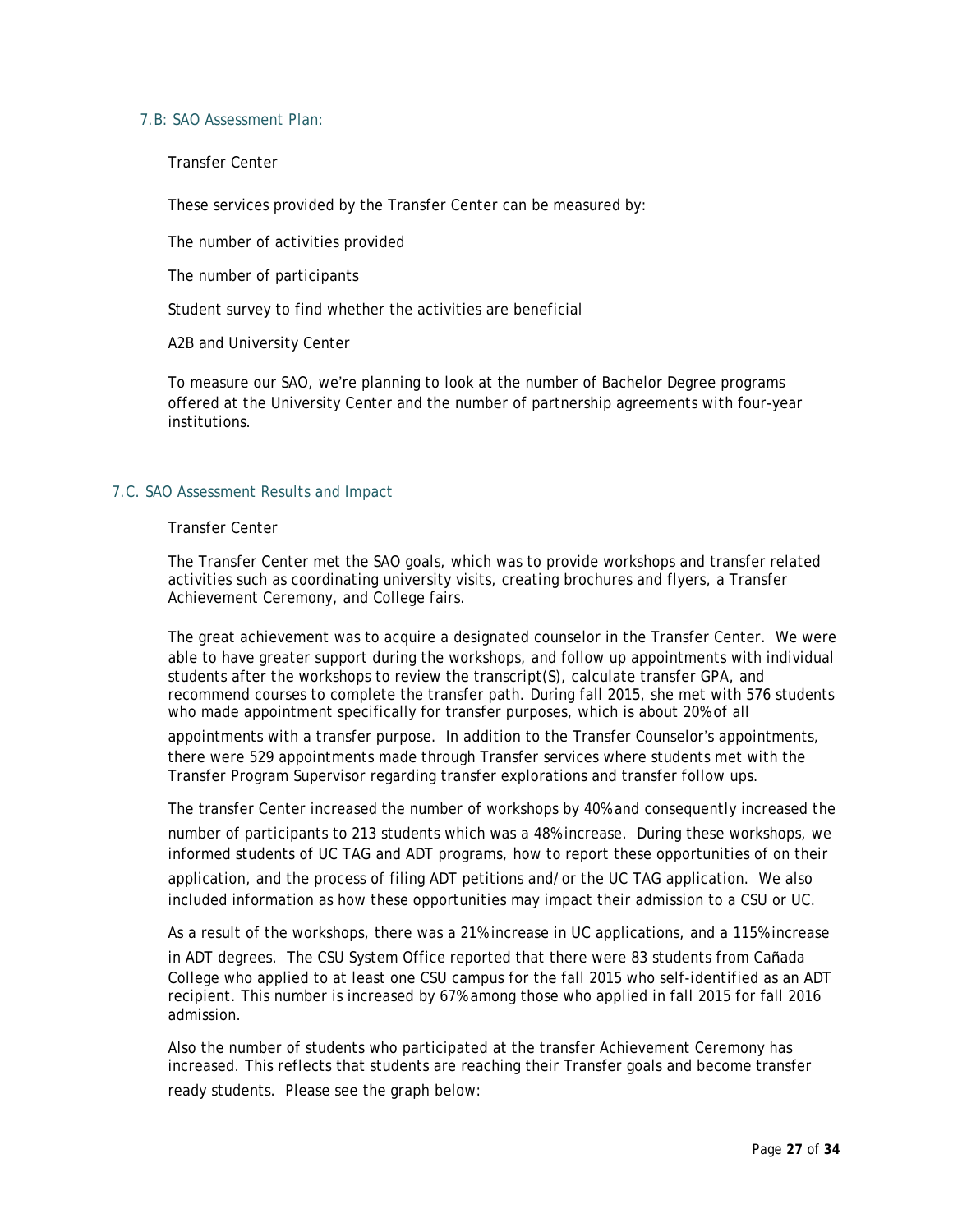According to a survey distributed at Transfer Day, the annual college fair, out of 49 students who completed the survey students reported that the Transfer Day was a helpful event:

Find at least two universities that offer their major: 84%

Become focused in finding a major: 55%

Seek out more information about transfer options and opportunities: 84%

Learn about Admission policies: 84%

Learn about the financial resources: 69%

Classroom Visit – provided information on basic transfer requirements, TAG and ADT requirements and their benefits, and the application Deadline. We were able to increase the students' awareness on the following topics:

CSU and UC admissions and selection requirements – by 52%

Availability of ATG and ADT programs – by 59%

CSU and UC application deadlines – 47%

A2B and University Center

Unfortunately, we did not meet our SAO goal of increasing the number of bachelor degree programs offered at the University Center. Similar to the challenges we faced in 2013-2014, the cooperative arrangement with our partner universities has been a factor in our ability to meet our goals in 2014-2015. We have continuously been successful in many of our activities and objectives even though the cooperative arrangement has had its challenges.

As mentioned in the last Program Review, National Hispanic University closed their campus due to institutional financial challenges, resulting in a cancellation of our contract. Additionally, in Fall 2014, we hoped to contribute to our cooperative agreement between the University Center and NDNU's Liberal Studies/Credential Program. However, in Spring 2015, the Director and Assistant Director of NDNU's Admissions office, our contacts for this effort, left the institution and eliminated any progress in bringing this new program to Cañada.

However, despite these obstacles, the A2B and University Center programs plan to continue our efforts to add bachelor's programs at Cañada. Our program has been in conversation with NDNU's new Director of Admissions, who was hired in August 15, to create a partnership between University Center and NDNU's Liberal Studies/Credential Program. The A2B and University Center programs also plan to restructure and utilize the cooperative agreement portion for the grant early in 2016 with the assistance of NDNU's Admissions and Advising/Retention Departments. In collaboration with faculty from Cañada College and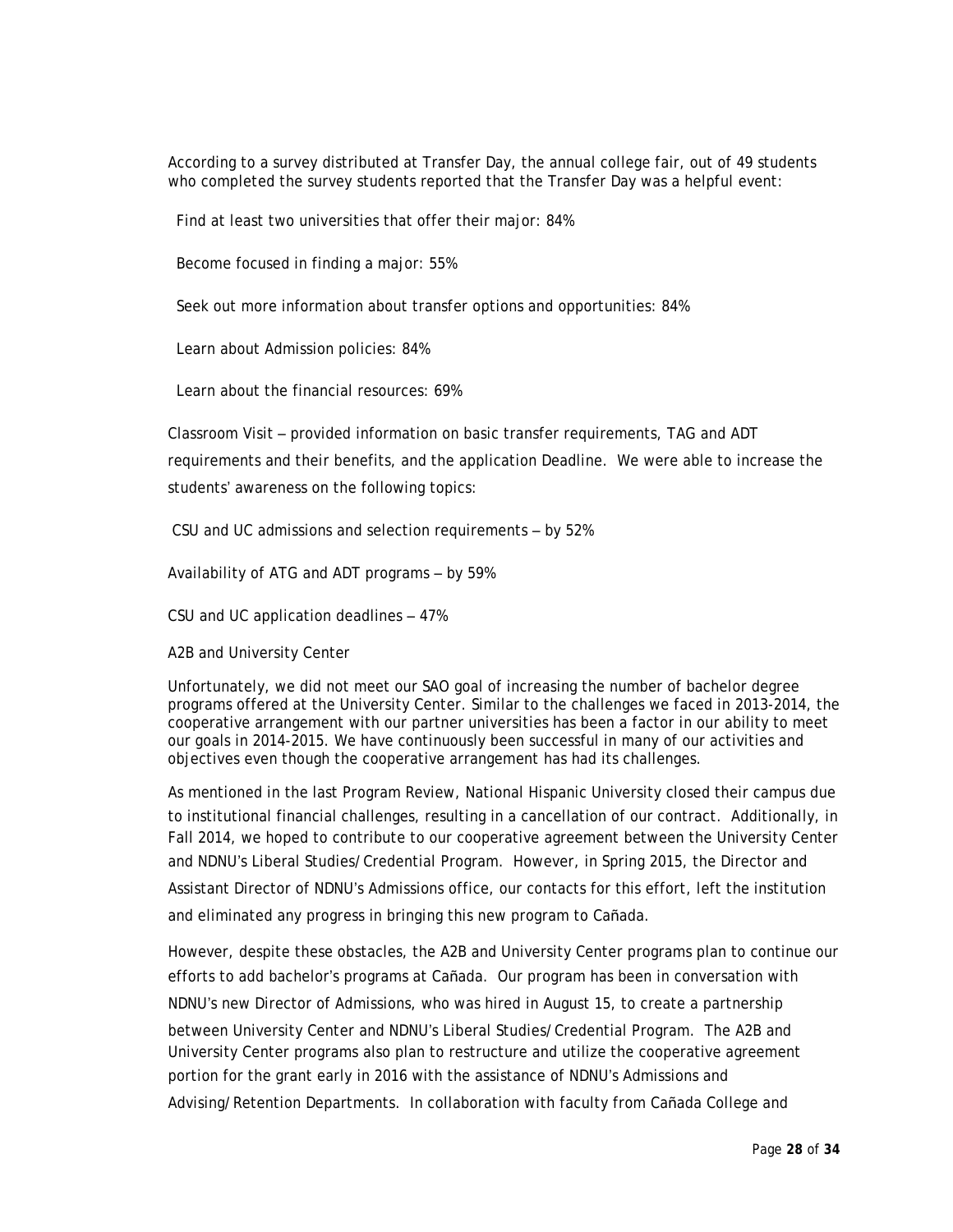Skyline College, and the staff of San Mateo County of Education, are also planning to develop a new partnership and articulation agreement with the University of Washington's Early

Childhood and Family Studies program. The efforts to add bachelor's degree programs related to early childhood education and liberal studies is in response to two upcoming concerns in the field: 1) The United States Department of Health and Human Services' goal of having its head

teachers needing baccalaureate degrees to remain in the field. 2) As a result of the previous statement, there is an increase in ECE/CD students, who already have certificates or associate's degrees, returning to school to pursue a bachelor's.

# 7.D: SLO Assessment Plan:

### Transfer Center

The SLO measurement of the Transfer Center program comprises the following methods:

Pre and post survey at the Transfer Center workshops

Survey including open-ended questions

Pre and Post survey at the end of the transfer workshops:

TAG Workshop - These surveys measured understanding of the TAG information, where to provide TAG criteria, how to complete the TAG application, and how find additional resources.

CSU/UC Admission Application Workshop – this survey measured students understanding of the four-year university's application process (how and where to file the application), the admission requirements, and learn about the important admission deadlines.

Open-ended survey:

The purpose of the survey was to determine the change in the students' knowledge and awareness of the transfer options and opportunities, their intent to transfer, and the usage of the website.

### A2B and University Center

To measure our SLO, we conducted a pre- and post- survey of 90 students in three courses: a Career and Personal Development 137: Life and Career planning, Accounting 121: Financial Accounting, and Accounting 131: Managerial Accounting. The goal was to measure students' knowledge of the A2B and University Center programs. We started the activity by providing a pre-survey with 2 questions:

? Identify 2 student support services that the A2B program provides.

? Identify 2 bachelor's degree programs offered at the University Center at Cañada College.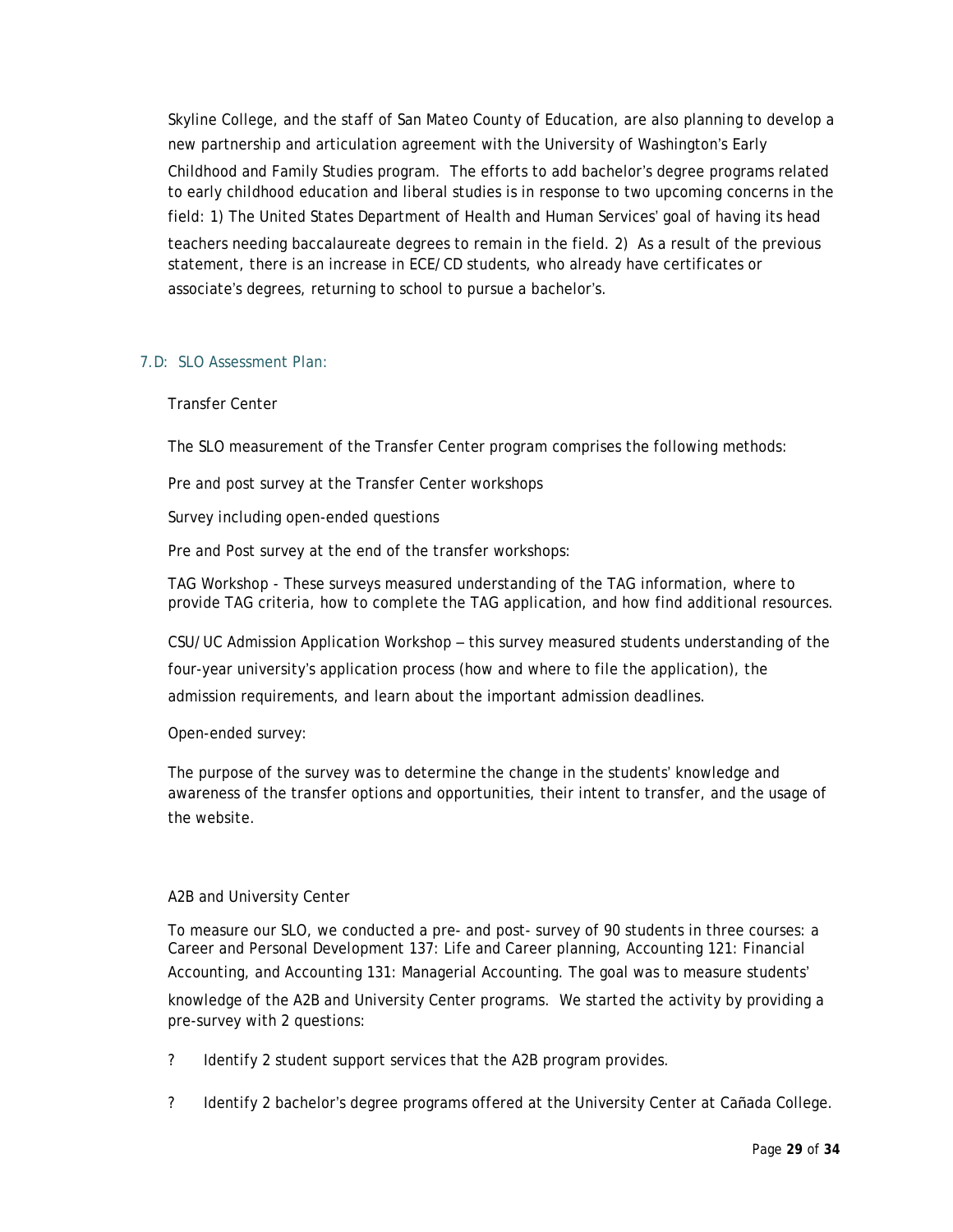A post-survey, with the same questions as a pre-survey, was conducted after a short presentation about the A2B Program and the University Center.

### 7.E: SLO Assessment Results and Impact

#### Transfer Center

The pre and post survey was given to students at the Transfer Center workshops. The purpose of the survey was to determine the change in the students' knowledge and awareness of the

transfer policies to CSU and UC campuses and policies about UC TAG. There were 213 students who attended the workshops, and the results of the survey indicates that the knowledge of students about the TAG, CSU, and UC admission policies, how to complete the applications, and the important deadlines increased after attending the workshops.

According to the pre-post surveys that were given to students after Transfer related workshops:

Admission Application - this survey measured students understanding of the application process for CSU and UC Campuses.

The results indicate that the workshops enhanced the students' knowledge on the following among students who did not have any knowledge prior to the workshop:

How to begin an application for CSU, UC, private, and out-of-State Universities - Increased by 88%

The transfer Admission application requirements which increased by 77%

The important deadlines for submitting an application, transcript, financial aid, and Student Intent to Register, etc. - increased by 83%

Personal Statement workshops increased the students' knowledge who did not have any knowledge

I understand the purpose of the Admission essay – by 91%

I learned at least one tip/strategy that I was not aware of before, and it will help me in writing my essay more effectively – by 100%

I learned how to begin my essay – by 75%

I learned about the role of an essay in the admission selection process – by 83%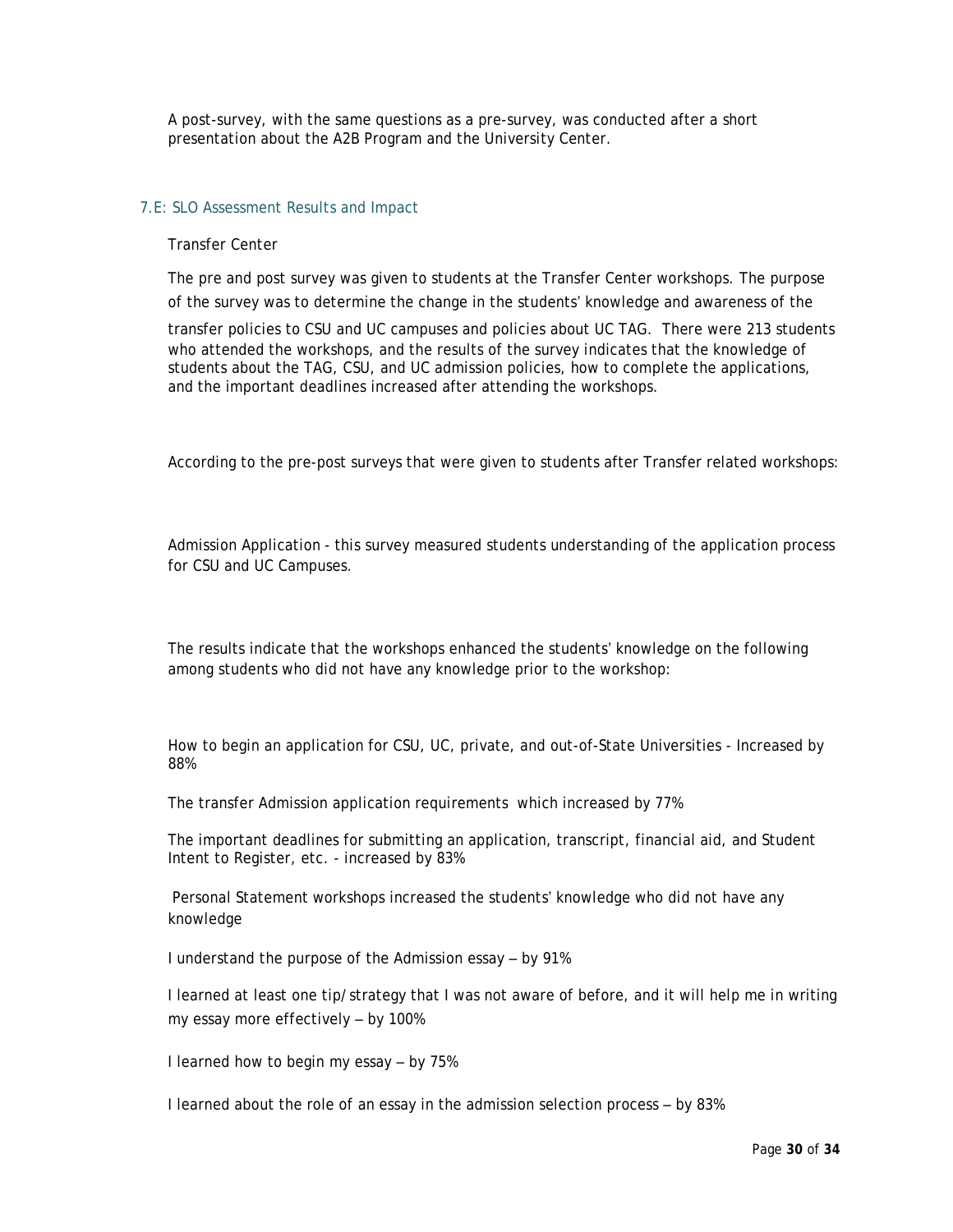The UC Transfer Admission Guarantee (TAG) workshop included information about this opportunity, the requirements, and the steps to complete the Transfer Admission Planner (TAP) and to apply for TAG. The results of the TAG survey indicates students knowledge about this opportunity has increased. According to to pre-and post workshops, student awarness of the UC TAG increased:

Know how to find the infromation about TAG – by 93%

Application process - by 82%

TAG requirments - by 93%

How to complete the UC TAG Application increased by 75%.

Transfer Day – During this college fair students had a chance to meet with 56 universities from in state and out of state universities to explore their options to continue with their education. The survey we conducted during this event reflects that students found the event beneficial as they could gather information they needed. The following reflects students' satisfaction on the information they could gather through this event:

1. After speaking with University representatives, I learned about at least one university:

Students Admission policies (major courses, general Education, GPA, UNITS, ECT.) – 74%

Cost of attendance: 55%

Available services that you may fit to your needs: 59%

Available scholarship and financial aid 69%

2. Transfer Day helped me to find at least two universities that offer my major 84%

3. I don't have a major yet, but Transfer Day helped me to become focused in finding a major -55% IS THIS SUPPOSED TO BE A NEGITIVE NUMBER?

4. After attending Transfer Day, I was encouraged to seek out more information about transfer options and opportunities 84%

5. The guidance provided by counselors/mentors before meeting with university representatives was helpful - 84%

6. What would you like to see at the next Transfer Day? More promotion for TD/admission session/ scholarship and personal statement

A2B and University Center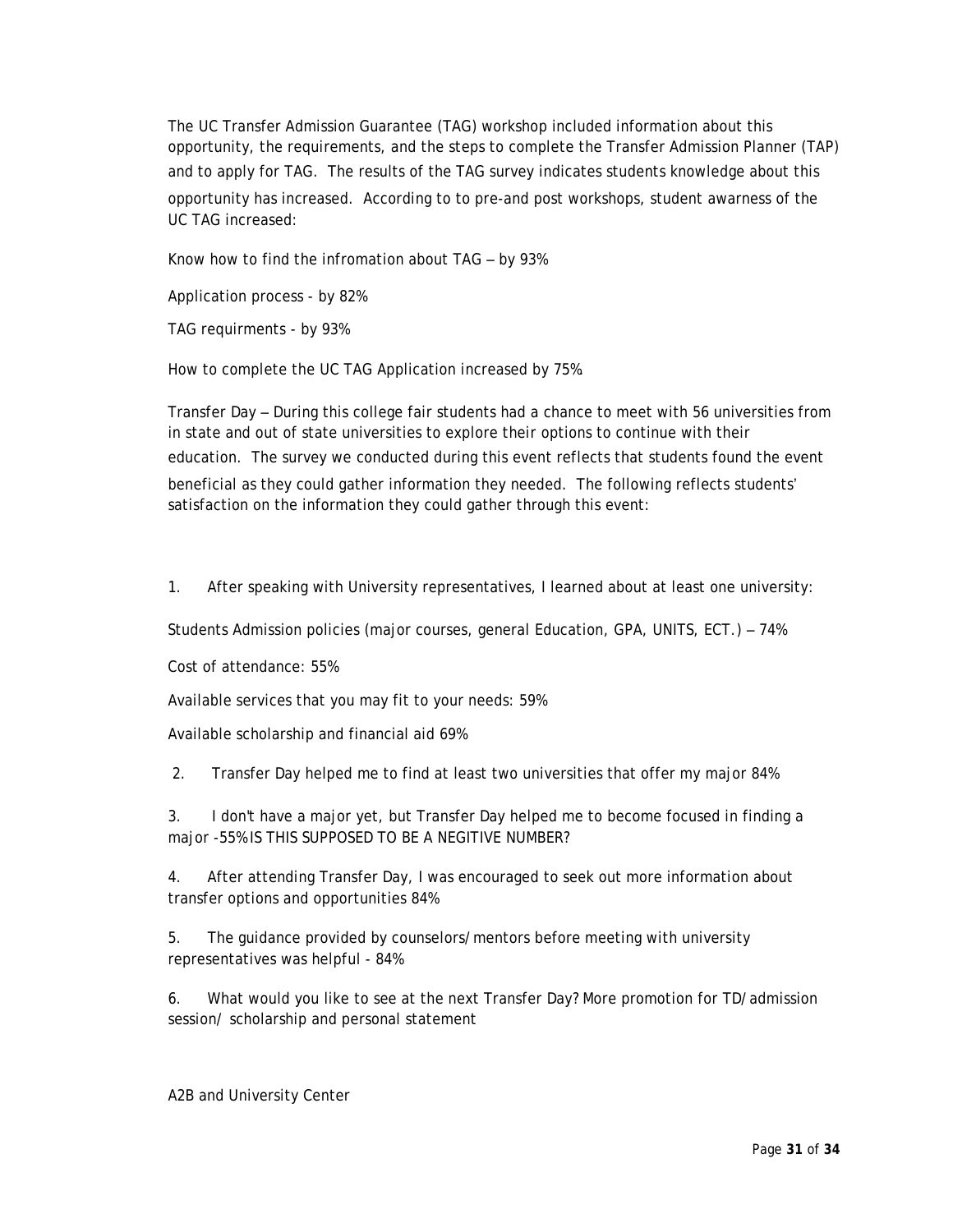The pre-survey data indicates that students were not aware of the A2B program and its services. This group was also unaware of the University Center and the degree programs offered. This data shows that we need to increase students' awareness of the programs and services available to them. The result and analysis of the assessment are listed below:

Assessment Results: Figure 1 indicates a 64% increase in understanding of at least two services offered through the A2B Program, and a 72% increase in understanding of at least two bachelor's degree programs offered at the University Center.

Evidence/Analysis: A small percentage of the students measured had a basic understanding of the services offered through the A2B program and the degree programs offered at the University Center prior to the presentation. This data a disparity in knowledge and understanding of the both the A2B program's services and degree offerings through the University Center.

Use of Results: We learned that we need to increase efforts to outreach to our student population to inform them our services and the transfer opportunities available through the University Center. Our plan is to offer more classroom presentations to all of the majors we serve, continue to provide campus newsletter, work closely with counseling staff to offer continual informational presentations of programs and services, and continue to collaborate with other transfer-related student and academic support services to reach a broader audience (BTO, TRIO, EOPS, Learning Center, Career Center, Transfer Center, etc.)

### **5. Looking Ahead**

### 7.F: SAOs and SLOs for the Next Review Cycle

Transfer Center

### SLO

The SLO for Transfer Center Program has a direct relationship with the College Strategic Direction of "Completion" as The Transfer Center is providing avenues to empower students reaching their educational goal of transferring. The SLO for the upcoming year will be the same as last year:

Students who utilize the Transfer Center Services are able to learn about the application process, transfer selection criteria, Admission requirements, as well as identifying the financial resources.

However, we will have different approach in bringing the information to students using Case Management and developing, tailoring services such as workshops to student's level and majors.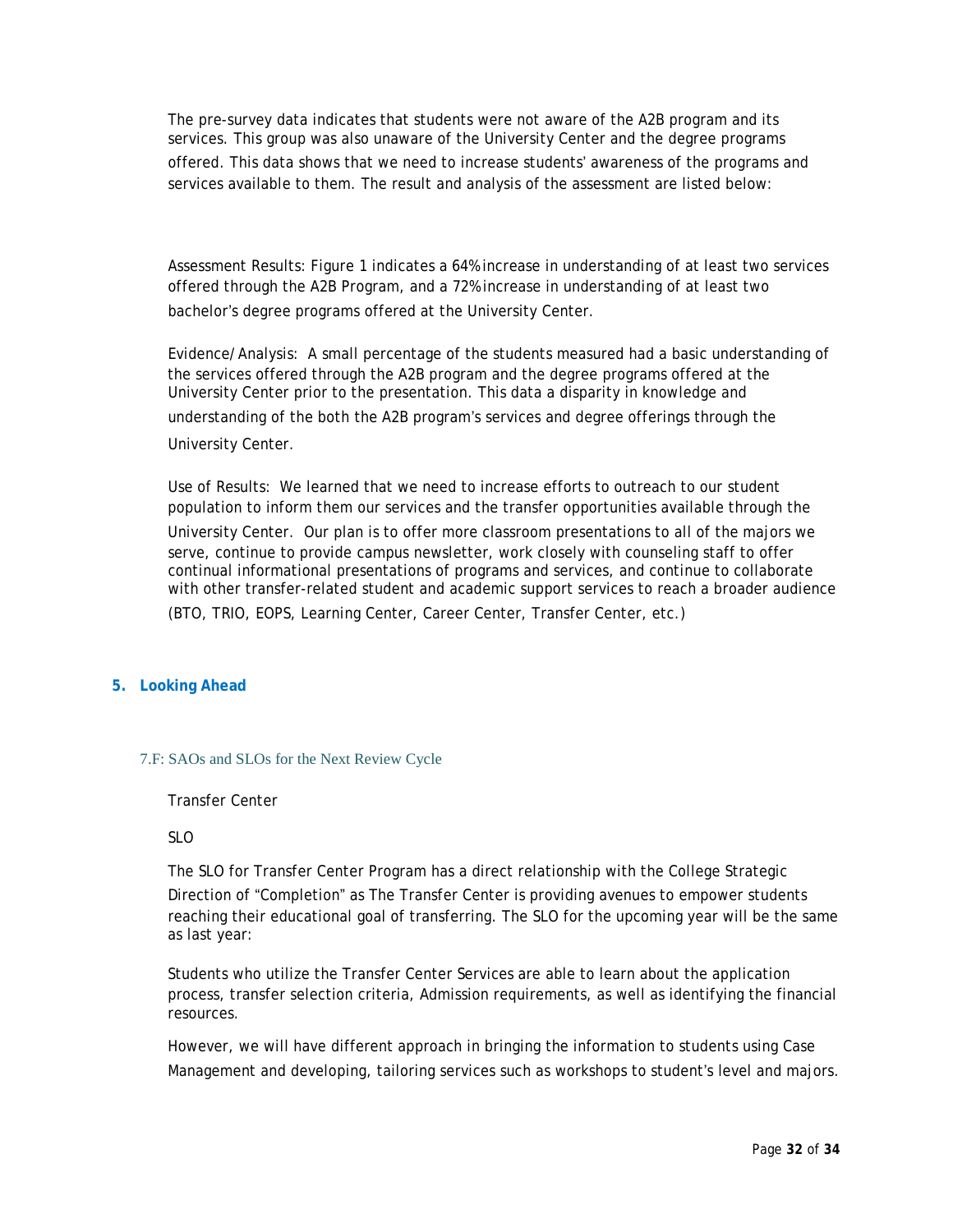We will measure the students' Learning Outcome using:

Pre and post surveys

SAO: SAO will be similar to the last year: to change the campus culture to be transfer oriented, to increase the transfer rate and closing the transfer gap by enhancing the Transfer Center in-reach activities and, to increase students' awareness of the availability of the Transfer Center services and programs, and their transfer options.

The following actions will be the Transfer Center SAO Action plan for 2016-17:

Workshops:

o Continue with the same topics for outgoing students

o Develop workshops for students in different majors Such as Business, Psychology, Communication, and Allied health (nursing, Kinesiology, etc.)

o Specific to group of student with similar questions such as AB540 students, EOPS, and International Students

Exit interview session to actively engage students with their final transfer steps and orienting them to the new campus (university)

Develop transfer guidelines for freshmen and Sophomore students

Classroom visits – remedial and Transfer courses

Develop pathways to open more options for students to select from

Develop an exit orientation for students to ensure students meet the final steps before transferring

Present transfer information at Instructional division meetings, Academic Senate, etc.

These services provided by the Transfer Center can be measured by:

The number of activities provided

The number of participants

Number of students who reach transfer goal

Student survey to find whether the activities benefited students

A2B and University Center

The A2B and University Center programs' SAO and SLOs will remain the same for the next review cycle. With regards to SAO, the A2B and University Center Programs Supervisor will work closely with the President, Vice President of Instruction, and Vice President of Student Services to bring in new partnerships. Additionally, they will work with the Workforce Development office to assist in identifying workforce-related needs, continue to build cohort transfer